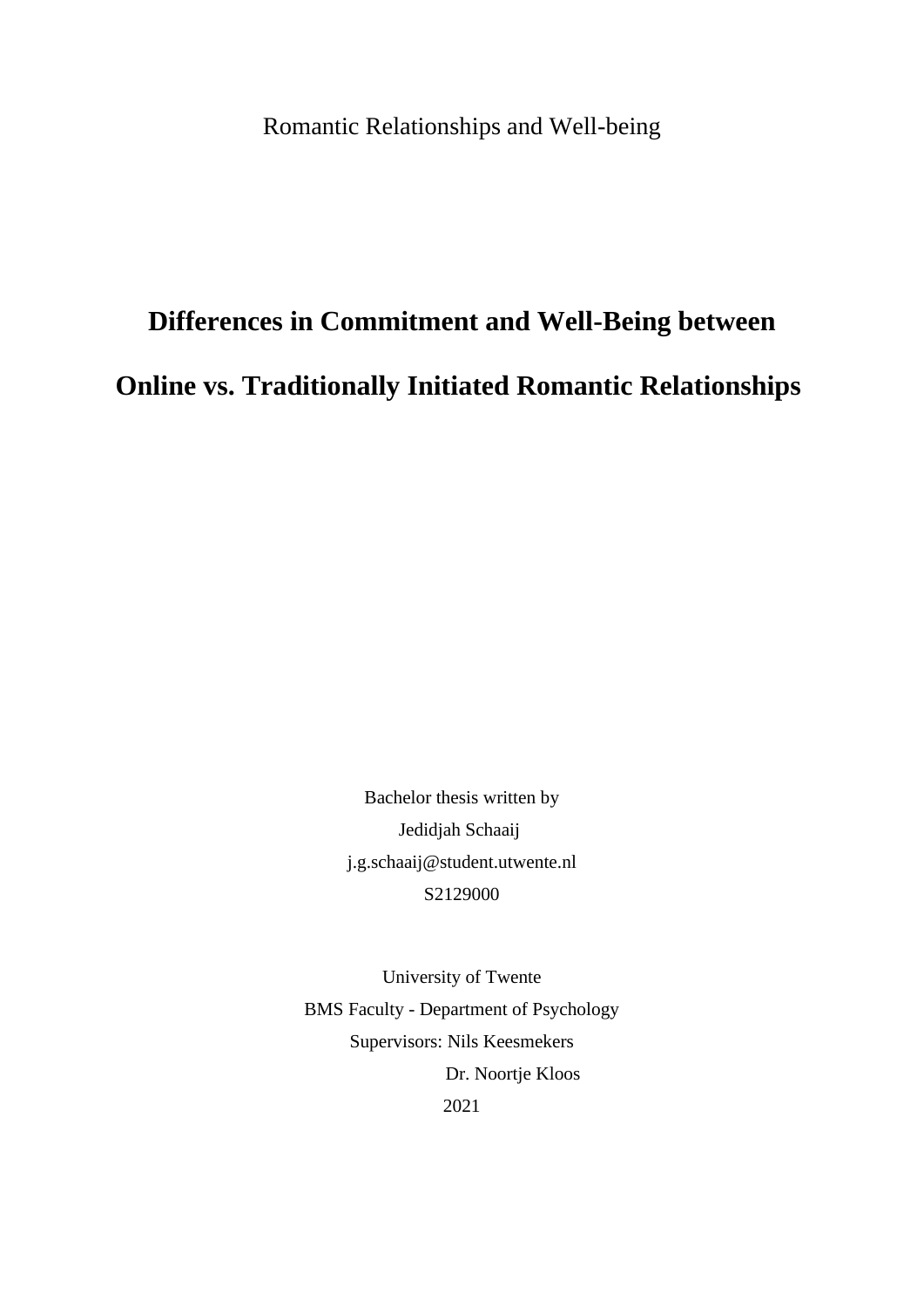#### **Abstract**

Being in a romantic relationship has been shown to increase the individuals' sense of well-being indirectly through relationship satisfaction or quality. A general trend regarding the increased use of online dating platforms and delayed commitment can be observed. Dating apps are often used as means to find partners to have uncommitted relationships with. Nevertheless, commitment has been shown to increase relationship satisfaction, quality, and stability, resulting in higher levels of well-being for individuals. Additionally, literature suggests that commitment differs between online initiated relationships (OIR) and offline, traditionally initiated relationships (TIR).

With this thesis, the association between the variables relationship initiation, whether OIR or TIR, commitment, and the well-being of the individuals in a relationship are examined in a cross-sectional study. The final dataset included 390 participants who filled in an online questionnaire. By performing t-tests and regression analyses of the variables the extent to which the well-being of individuals differ between online and traditionally initiated romantic relationships is examined while taking commitment into account.

Results indicated that the initiation of the relationship was not a significant predictor for commitment, nor well-being. Furthermore, a 'no effect non-mediation' was found, which rejected the hypothesis that commitment had a mediating role on an initiation-well-being relationship. Excluding initiation, commitment alone showed, as expected, to be a significant predictor for well-being. Oppositely to the expectations, no differences between TIR and OIR were found.

The results imply that well-being does not differ between online and offline initiated romantic relationships, independent of whether commitment is taken into account. Moreover, relationship initiation does not play an important role for the well-being of individuals, while commitment within the relationship does. These insights can be applied, for example, for dating services or within (relationship) therapy and counselling to help individuals increase their wellbeing. Furthermore, future research could deepen the understanding of influences on wellbeing and commitment by focusing on additional factors.

*Keywords:* romantic relationship(s), commitment, relationship initiation, well-being, mediation, online dating.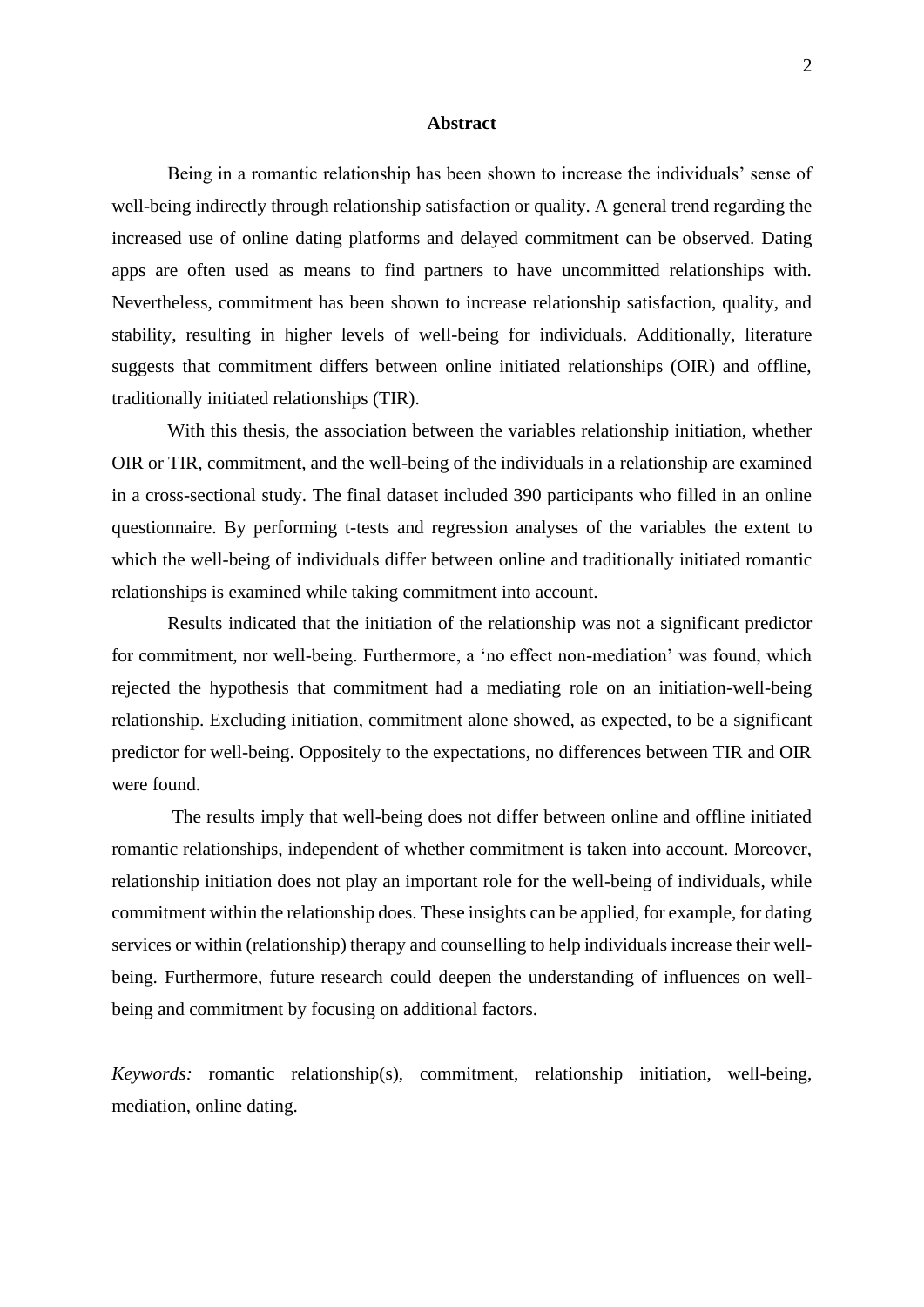<span id="page-2-0"></span>

| Appendix B: Back-Translation of the Investment Model scale items 30 |  |
|---------------------------------------------------------------------|--|

# **Table of Contents**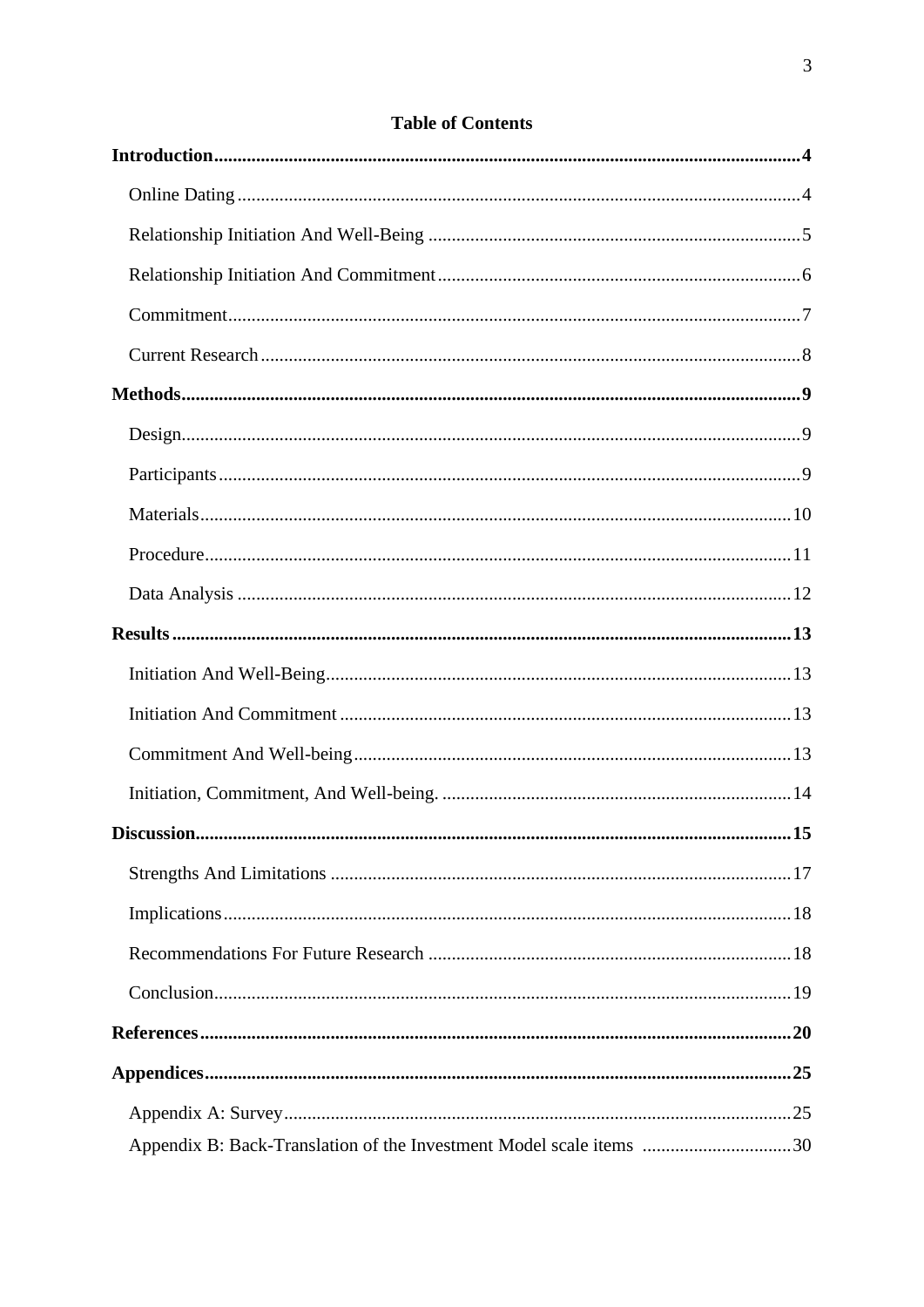#### **Introduction**

Today's search for romantic relationships is marked by "slow love, less commitment and meeting potential spouses online" (Landau, 2016). Marriage rates have decreased over the past decades and other forms of commitment are delayed (Bogle, 2007; Eurostat, 2020; Statista, 2021; Shulman & Connolly, 2013). Romantic relationships can be defined as relationships that are 'based on emotional and physical attraction, potentially leading to long-term intimate relationships" [\(WH](https://www.sciencedirect.com/science/article/pii/S0747563217303734?casa_token=PpTk3Rr_TMAAAAAA:6-bAraw_A5iM9zBwB6ZPkTNnje406NePHMcFSOrjuxcy73FR6umXIrX1uhU530NktUh4AZkYYDE#bib67)O, 2001 p.173), and they range from casual dating to marriage (Dush  $\&$ Amato, 2005). A shift from traditional dating to pursue romantic relationships, towards meeting people online to hook-up with can be observed [\(Bogle, 2007](https://journals.sagepub.com/doi/full/10.1037/a0027911?casa_token=ODr6dqXld_wAAAAA%3Am050rarIFwps37SN9Aa9XbjQUYk65MWxa3Js7BtyBiVw9mBO1ZaooTbe-oHkz1ohush1eCEuHu-yuQ), 2008; Garcia et al., 2012; Orchard, 2021; Timmermans & Courtois, 2018; Sales, 2015). A hook-up is a "brief uncommitted sexual encounter among individuals who are not romantic partners" (Garcia et al., 2012, p.161). Nevertheless, around half of the individuals hope their hook-up encounter could develop into a committed relationship (Owen & Fincham, 2011). Previous research has shown that being in a romantic relationship may increase an individual's sense of well-being (Kansky, 2018). The current research focuses on the differences between offline, traditionally initiated relationships (TIR) and online initiated relationships (OIR) and how initiation influences commitment, and (in turn) well-being.

# <span id="page-3-0"></span>**Online Dating**

Online dating is a modern way of meeting potential partners, supplementary to the traditional, offline way. To this day a big proportion of people still meet their partners offline (Cacioppo et al., 2013) through family, friends, social gatherings, or institutions. Notwithstanding, more and more couples introduce themselves to each other without the involvement of others, e.g. through online platforms. In fact, 74% of the couples who met online were total strangers before (Rosenfeld  $&$  Thomas, 2012). The increase in online dating allows potential partners to meet who may not have met or formed a relationship through traditional ways (Kansky, 2018).

Furthermore, online dating is often used as a means to find hook-up partners. This is also visible in the interface of dating platforms. For example, Tinder's set up emphasizes physical appearance by using photos rather than descriptions to base the decision to match on. Timmermans and Courtois (2018) found that a significant proportion, namely 53%, of the offline 'Tinder' meetings end up being a sexual encounter. Those people are not always interested in actually pursuing a committed relationship. It is argued that apps such as Tinder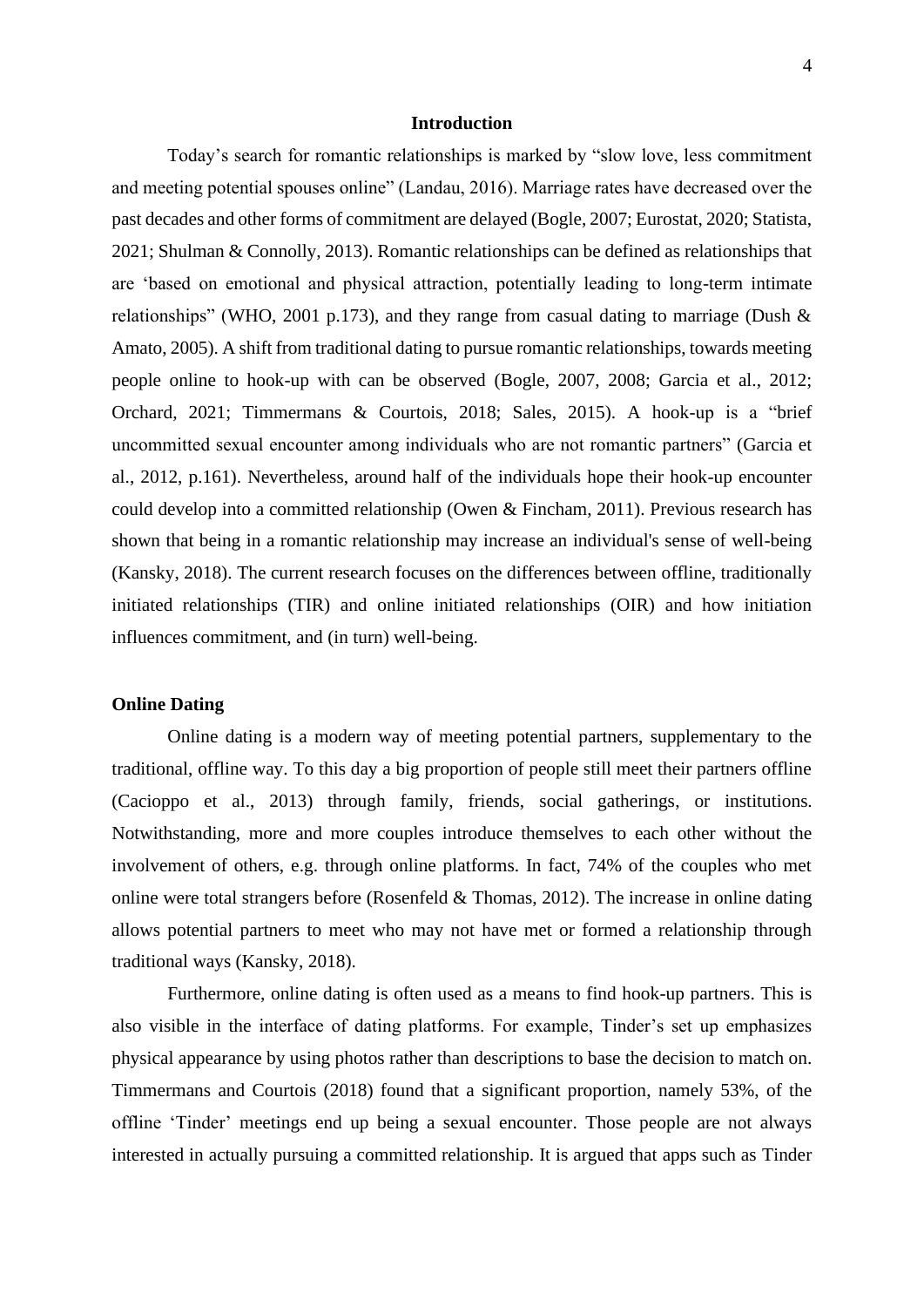could be considered 'hook-up' apps, as there seems to be a sexual motive, and a large proportion of users may not want to find a partner to be in a committed relationship with (Timmermans & Courtois, 2018; Sales, 2015). Thus, online dating generally reflects the uncommitted relationship trend.

While dating platforms are often used to find hook-up encounters, research also shows that it is not uncommon for committed, serious relationships to form through online platforms. Around two thirds of the couples who met online are in a romantic relationship (Paul, 2014). Concerning Tinder, serious relationships are formed after around 25% of offline dates (Timmermans & Courtois, 2018). Furthermore, one out of three marriages between 2005 and 2012 initiated online (Cacioppo et al., 2013). Moreover, couples who met online have stronger intentions to live together compared to couples who met offline (Potarca, 2020). This indicates that online dating does not solely resolve around uncommitted relationships.

It seems that regardless of the trend for hook-ups and some dating apps being focused on sexual encounters, the desire to be in a committed romantic relationship still remains. With the rise in hook-ups and increased online dating a change in relationship formation can be observed. It seems more common for committed relationships to be formed starting with hooking up, meaning, sexual relationships may actually develop into romantic relationships (Bogle, [2008;](https://www.tandfonline.com/doi/full/10.1080/01972243.2017.1414093?casa_token=CsHp6xPbTyMAAAAA%3AtjJx6jyIwA1O9E1VieqLXhvCGGcPZVx8mYwlzBzkrjrCWQ2jfMoLxm8FS9EJL1UO0re3Hu-FBsDtHw) Timmermans & Courtois, 2018; Wade, [2017\)](https://www.tandfonline.com/doi/full/10.1080/01972243.2017.1414093?casa_token=CsHp6xPbTyMAAAAA%3AtjJx6jyIwA1O9E1VieqLXhvCGGcPZVx8mYwlzBzkrjrCWQ2jfMoLxm8FS9EJL1UO0re3Hu-FBsDtHw). Owen and Fincham (2011) found that many individuals would actually want their hook-up partner to be more. In their study 42% of men and 51% of the women initiated a discussion with their hook-up partner about the possibility of a romantic relationship (Owen & Fincham, 2011). Furthermore, the majority of college-aged individuals prefer a more traditional romantic relationship instead of a 'trendy' uncommitted hook-up partner [\(Garcia](https://journals.sagepub.com/doi/full/10.1037/a0027911?casa_token=ODr6dqXld_wAAAAA%3Am050rarIFwps37SN9Aa9XbjQUYk65MWxa3Js7BtyBiVw9mBO1ZaooTbe-oHkz1ohush1eCEuHu-yuQ) [et al., 2010](https://journals.sagepub.com/doi/full/10.1037/a0027911?casa_token=ODr6dqXld_wAAAAA%3Am050rarIFwps37SN9Aa9XbjQUYk65MWxa3Js7BtyBiVw9mBO1ZaooTbe-oHkz1ohush1eCEuHu-yuQ) as cited in Garcia et al., 2012). Relationship formation has changed which could further explain the phenomenon of delayed commitment, despite commitment being desired.

# <span id="page-4-0"></span>**Relationship Initiation And Well-Being**

With online dating a new form of relationship initiation arises, which may be influencing an individual's well-being. Well-being is the general judgment of feeling 'good' and includes the experience of positive emotions and satisfaction with life (CDC, 2018; Diener, 2009). The initiation of a romantic relationship is an important step and often still vividly remembered years later (Custer et al., 2008). However, literature and research on romantic relationship initiation is sparse and understudied (Sprecher et al., 2015). As a consequence,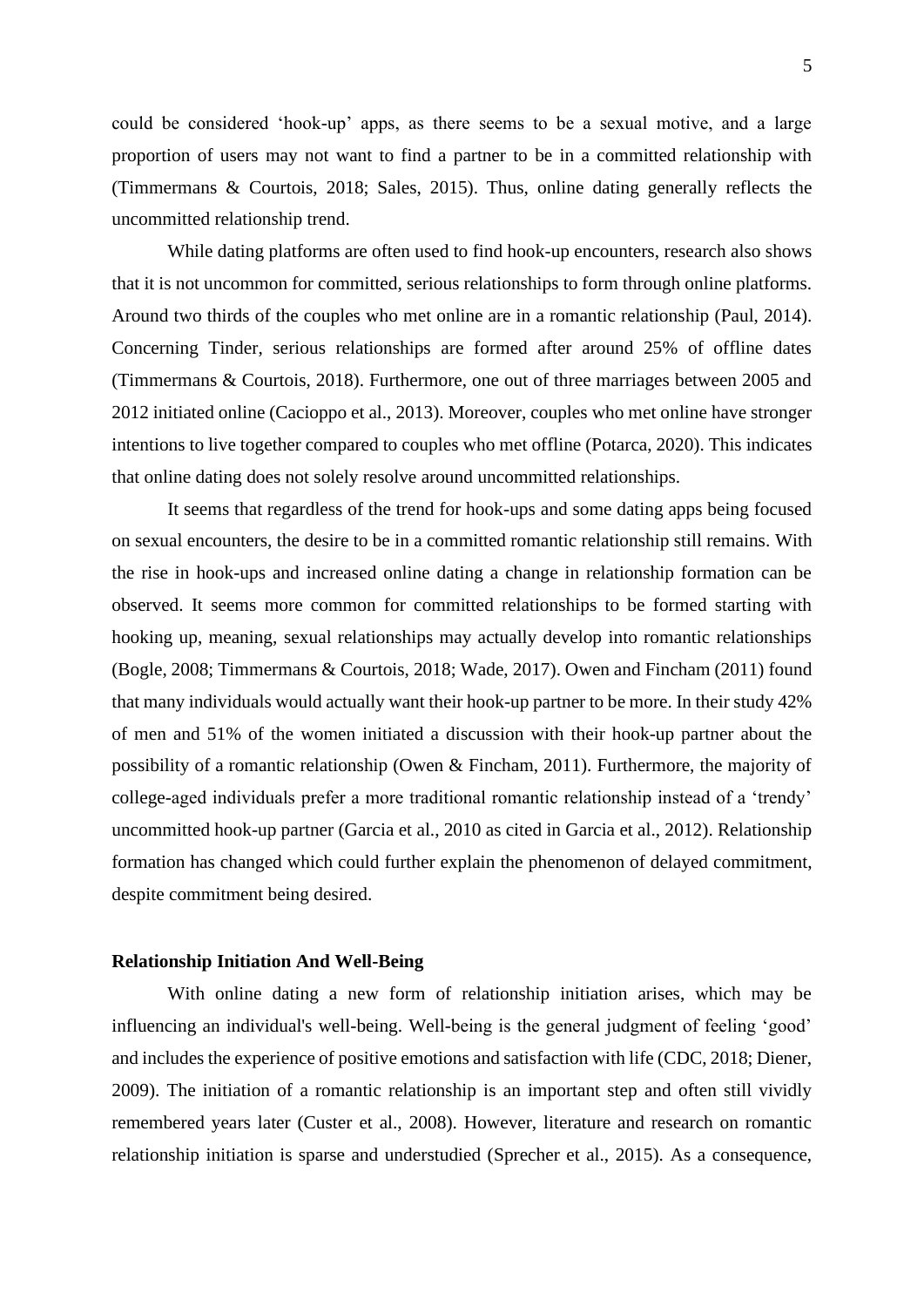direct empirical evidence for a link between relationship initiation and well-being has not been found. Nevertheless, research has shown that romantic relationships themselves have a, either direct or indirect, positive influence on the well-being of individuals. Kansky (2018) explained that well-being is bi-directionally related to the perceived stability and quality of the relationship. The relationship quality contributes to the happiness, and thus the well-being of individuals(Demir, 2008; Ryan & Deci, 2001). Further influences on wellbeing, such as greater positive effect, self-esteem, and general health, are associated with romantic relationships (Gómez-López et al., 2019). Additionally, a romantic partner is the closest, most intimate relationship adults may have (Kansky, 2018), and thus, important for someone's emotional support system. This emotional support and security combined with companionship has been found to be the strongest predictors of happiness for emerging adult couples (Demir, 2008; Kansky, 2018). It includes being there for the partner to confide with, sharing and responding to positive news, which are both linked to well-being. What differentiates romantic partners from friends and family in this aspect is the greater trust, emotional connection, intimacy, and importance (Kansky, 2018), which connects to the concept of commitment. Thus, being in a romantic relationship seems to have a positive effect on the individual's well-being.

The aspects of romantic relationships that influence well-being may be related to the initiation of the relationship. For example, the ability to connect emotionally may differ between relationships initiated online and those initiated offline. Individuals who date online may have more difficulty with emotional intimacy (Orchard, 2021), which would in turn have an influence on well-being. While these links are suggestive and unsupported by research, differences between offline, traditionally initiated relationships (TIR) and online initiated relationships (OIR) have been found. This suggests that initiation may be related to well-being.

#### <span id="page-5-0"></span>**Relationship Initiation And Commitment**

While findings on differences between TIR and OIR regarding well-being are sparse, differences concerning relationship development and commitment have been found. For example, OIR take more time to mature and develop (Paul, 2014; Schwartz & Velotta, 2018). This is related to the fact that people online are often complete strangers who need to get to know each other from the start (Schwartz & Velotta, 2018). Moreover, research found that individuals, men more than women, flirt or online-date with others while being in a relationship. These higher levels of 'cyberdating' negatively influence the relationship, and specifically, the satisfaction (Sánchez Jiménez et al., 2017) as it shows a lack of commitment.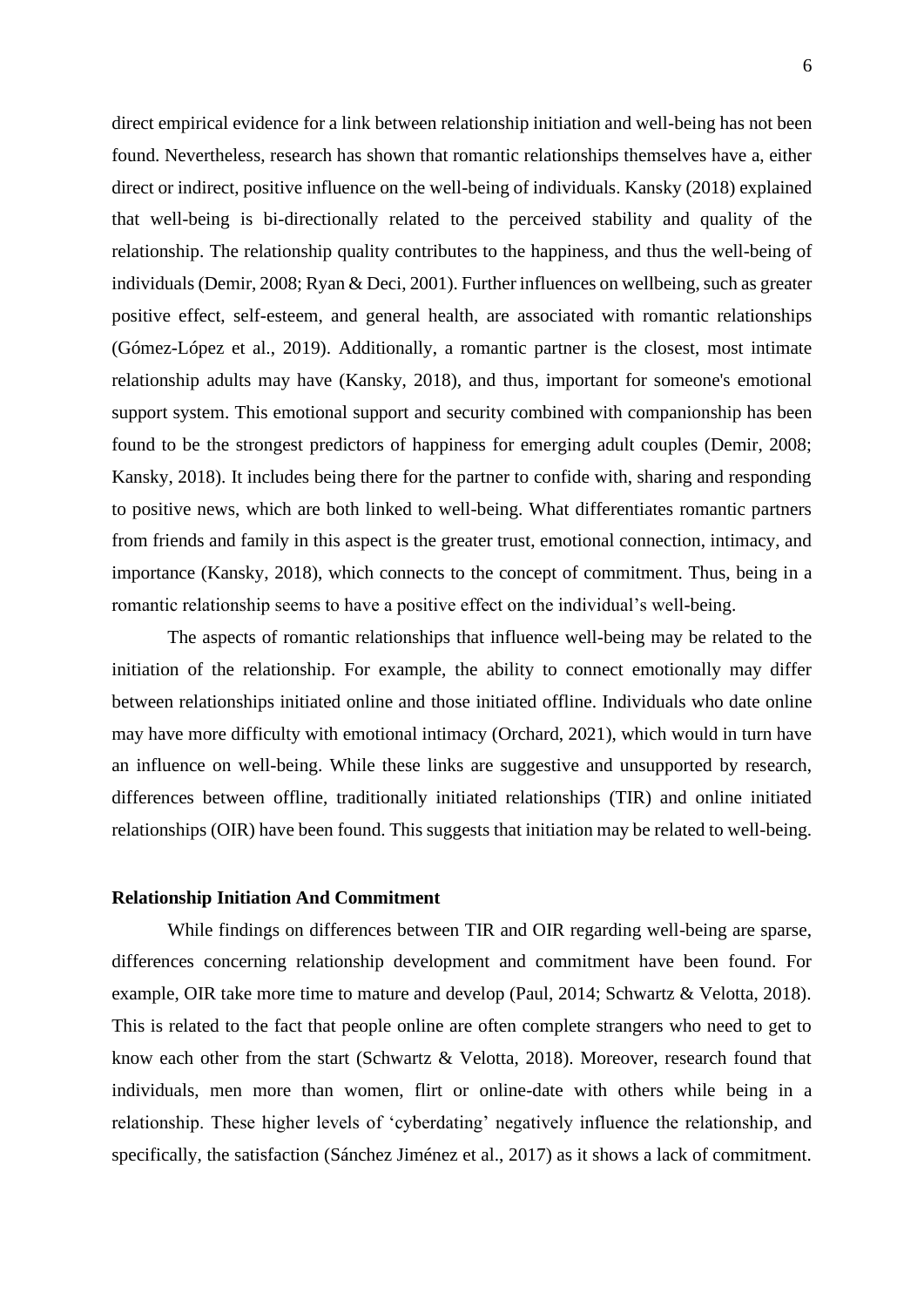These behaviours are especially influential in the development of commitment and may explain the slower maturation.

Furthermore, OIR do not only develop slower but also reflect the commitment delay trend. It is argued that individuals have more difficulty committing to a dating partner knowing that there is a large pool of potential dating partners online (Paul, 2014). Thus, the need to be paired with one partner is decreased (Schwartz & Velotta, 2018), which in turn delays commitment to the person they would actually want to start a relationship with. Additionally, individuals in OIR are generally less likely to get married and online dating may actually result in suppressed desire to get married (Paul, 2014). This indicates that initiation type may influence commitment within a relationship.

#### <span id="page-6-0"></span>**Commitment**

Commitment is a key feature for successful relationships and affects influential aspects for the individuals' well-being. In Rusbult's *'investment model'*, commitment is defined as "the tendency to maintain a relationship and to feel psychologically 'attached' to it" (Rusbult, 1983, p. 102). Commitment serves the purpose of communicating one's understanding of your partner as well as the relationship status (Rusbult et al., 1994). Furthermore, it indicates the intrinsic motivation for the relationship, having a long-term orientation, and the psychological attachment (Drigotas et al., 1999). In long-term relationships commitment is shown as the decision and dedication to maintain the love (Sternberg, 1986). According to Rusbult's (1983) model, commitment leads to relationship stability, which has been shown to increase wellbeing. Furthermore, commitment also influences quality and perceived stability of the relationship, which is bi-directionally related to well-being (Kansky, 2018).

Importantly, the development from no or little commitment to being in a committed relationship is associated with increases in well-being. This 'some commitment appears to be good, and more commitment appears to be better' has been observed in a longitudinal analysis (Dush & Amato, 2005, p.623). Additionally, commitment was linked to a stronger sense of self, identity, and self-worth, and it has an influence on feelings of intimacy and closeness in the relationship (Hadden et al. 2018), which in turn is associated with increased well-being. Moreover, individuals in committed relationships showed better mental health (Braithwaite et al., 2010). Overall, the level of commitment is associated with healthy functioning and success in relationships (Drigotas et al., 1999) as well as the quality (Farrell et al., 2015). Moreover, perceiving commitment has shown to promote commitment itself (Joel et al., 2013). Thus, the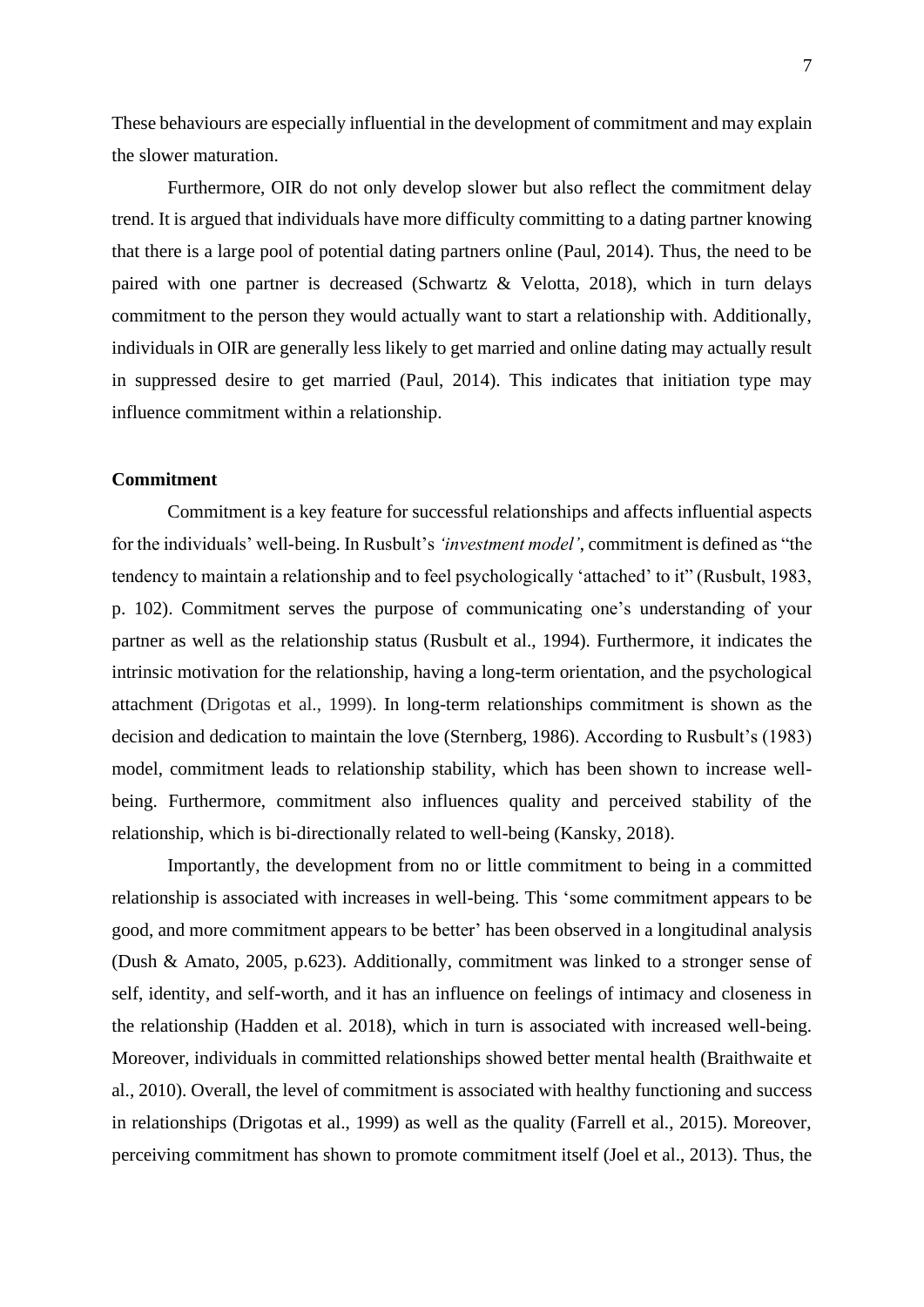concept of commitment is an important factor in romantic relationships and its influence on the individual's sense of well-being.

Although commitment is influential for the relationship, commitment is more and more delayed. Studies showed that many deep forms of commitment, such as marriage, are delayed and sometimes replaced with short-term, non-committed relationships (Shulman & Connolly, 2013), as reflected by the 'hook-up culture'. Additionally, as potential alternative partners can be found on dating platforms (Paul, 2014), interest in commitment is decreased (Schwartz & Velotta, 2018). This commitment delay is more likely found in OIR. Furthermore, dating platform users indicated to avoid committed relationships to prevent getting hurt but also because they struggle with emotional intimacy (Orchard, 2021). This perceived inability to connect emotionally could impede the initiation and development of commitment in romantic relationships.

Expanding research on romantic relationships and commitment beyond married couples is very important. Existing literature on romantic relationships (and initiation) is mainly focused on married couples (Braithwaite et al., 2010), which already reflect high levels of commitment, while other committed romantic relationships are neglected. These are of importance, however, as they are part of the development in relationship status. By researching relationships with different commitment levels, the influence of commitment can be better understood.

# <span id="page-7-0"></span>**Current Research**

A general trend regarding increased online dating and delayed commitment can be observed. Dating apps are often used as means to find partners to have uncommitted relationships with. Nevertheless, commitment has been shown to increase individuals' health, relationship satisfaction, quality, and stability, resulting in higher levels of well-being. According to my knowledge, existing literature is focused on these indirect links and does not mention direct correlations between commitment and well-being. Moreover, studies on relationship initiation and well-being are sparse and showed ambiguous results. Therefore, the research question for the current study is *"To what extent does the well-being of individuals differ between online and offline initiated romantic relationships, taking commitment into account?"*.

To answer the question the following hypotheses (H) are formulated: *H1*: Individuals in OIR have higher well-being levels compared to those in TIR.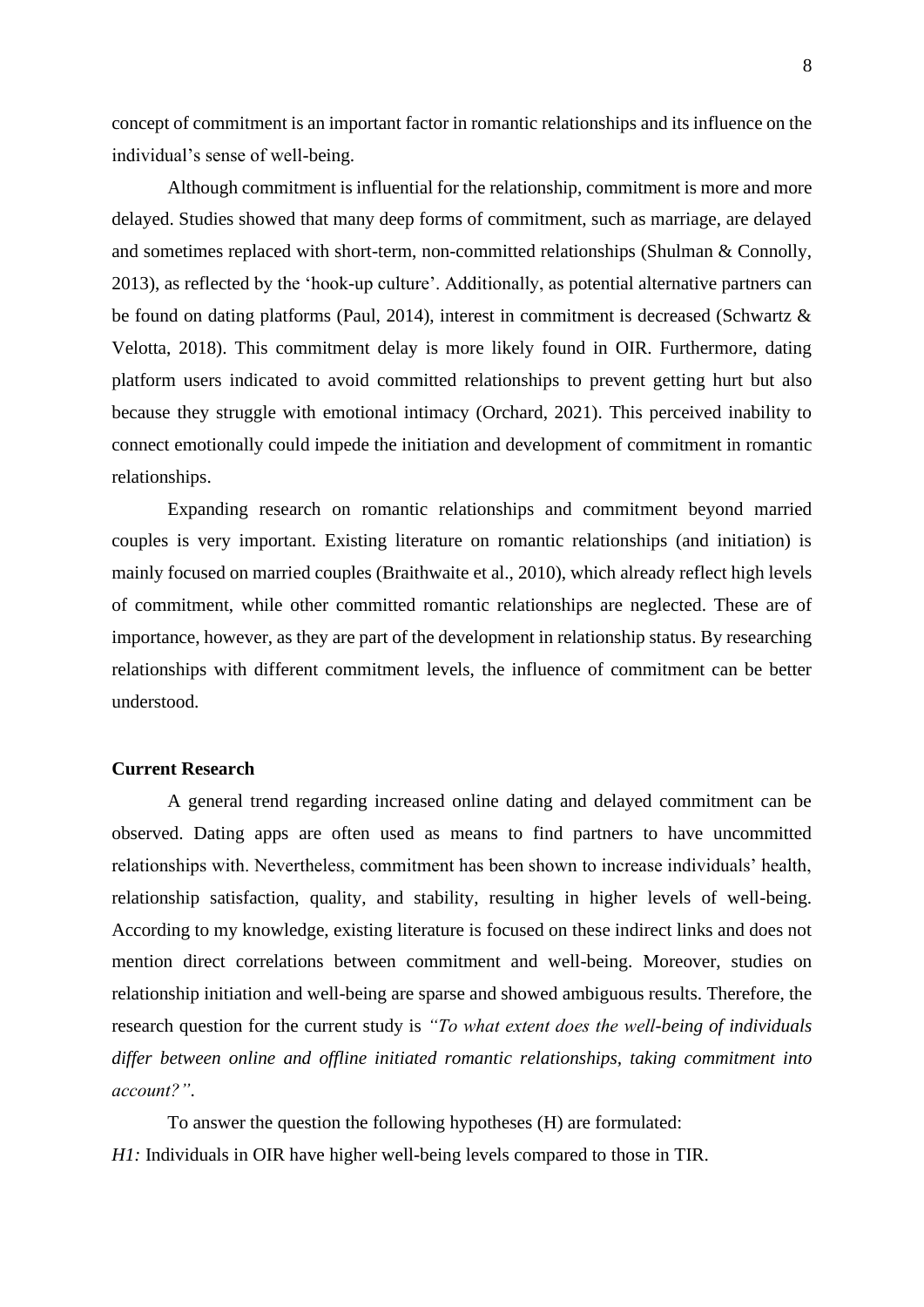*H2*: Individuals in OIR show lower levels of commitment compared to those in TIR.

*H3*: The initiation and duration of the relationship influence commitment.

*H4*: Higher levels of commitment correlate to higher levels of well-being.

*H5:* Commitment is a mediating factor explaining an initiation-well-being relationship.

#### **Methods**

#### <span id="page-8-1"></span><span id="page-8-0"></span>**Design**

To investigate the research question a quantitative empirical approach using a crosssectional design was applied. Prior to the data collection, the study and its design were ethically approved by the university's ethics board (Request number: 210300). By conducting a (Qualtrics) questionnaire study, the aim was to examine the relationship between TIR and OIR and well-being of individuals, and the extent to which commitment plays a role. In the design the main independent variable is initiation, the mediating independent variable is commitment, and the dependent variable is well-being. Furthermore, the duration of the relationship is an additional independent variable.

## <span id="page-8-2"></span>**Participants**

The participants were recruited in April 2021 using snowball sampling. In the context of a combined study, the survey was shared through social channels, e.g. Instagram, Facebook, WhatsApp. Furthermore, other participants were able to take part through the research/participant pool (SONA) from the University of Twente which provides students with credits for participating. One of the inclusion criteria was being at least 18 years old to be able to give informed consent. Additionally, participants who indicated to be single were excluded. This is due to the reason that hindsight bias, in regard to their previous relationships, may otherwise have interfered with the results.

In total 832 participants filled in the survey, however, after eliminating the participants who did not meet the inclusion criteria or had missing values, a total of 390 responses were included in the dataset. From these participants 166 identified as male, 183 as female, 33 as non-binary, 7 preferred to self-disclose (e.g. genderfluid, bigender, queer), and one preferred not to say. The ages ranged from 18 to 75, with the average of  $M_{\text{use}}= 25.61$  (SD= 8.15). Furthermore, from all included participants 57.4% were German, 7.2% Dutch, and 35.4% stated another nationality. These included a variety of European nationalities (e.g. French,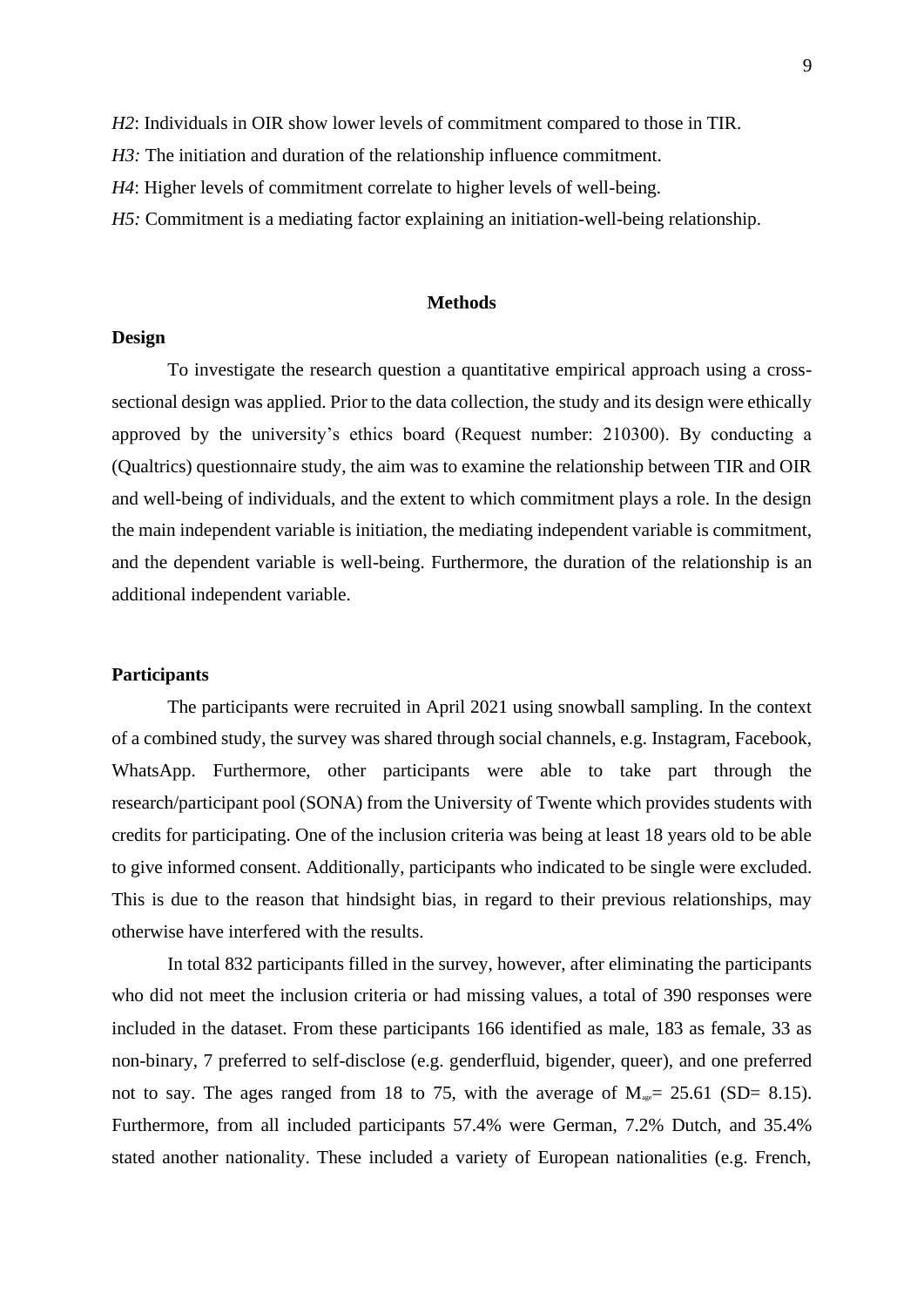Finnish, Danish, English, Italian, Swiss, Slovak, Swedish, etc.), Asian nationalities (e.g. Taiwan, Indian, Russian, Chinese, Filipino, Korean, etc.), African nationalities (e.g. South African, Zimbabwean), North American nationalities (American, Canadian), South American nationalities (e.g. Argentinian, Mexican, Venezuelan, Peruvian), and Oceanian nationalities (New Zealander, Australian).

Additional demographics included sexuality, relationship status, duration, and initiation. For sexuality, 53.9% of the participants indicated to be heterosexual, 16.5% homosexual, 20.5% bisexual, 5.2% pansexual, and 3.9% self-disclosed (e.g. queer, asexual, or 'still figuring it out'). In regard to relationship status, 38 individuals were dating, 12 in a hookup relationship, 17 were friends-with-benefits, 195 (50%) participants were in a relationship, 56 were cohabiting with their partner(s), 56 (14,4%) were married, and 16 self-disclosed (e.g. 'it's complicated', polyamorous, open relationship, engaged). The relationship length ranged from less than a month to 38 years. The average relationship duration was  $M=4$  years (SD= 6.40). Concerning the relationship initiation, 63.3% indicated meeting their partner(s) offline, in a traditional manner. In contrast, 36.7% of participants met their partner(s) online, of which the majority met through an online dating platform (26.2 % vs. 10.5 % who met via social media).

# <span id="page-9-0"></span>**Materials**

To collect data a Qualtrics survey was made (see Appendix A). The survey included some demographic and relationship questions. The demographic questions included gender, sexuality, nationality, and age. Whereas the relationship questions asked about the initiation, status, and duration of the relationship. For example, "Considering the type of relationship status you chose above, how long have you been with that person/ with these people? (When you have multiple partners, please indicate the longest relationship)". For this duration question, the participants could choose to indicate the number of months, or the number of years in case the relationship lasted longer than 12 months. To be as inclusive as possible, the participants could choose to self-disclose if they felt like the multiple options given did not fit them. The remaining survey questions were existing scales: the Mental Health Continuum short form, and the commitment and satisfaction scale from the Investment model.

To measure the participants well-being, the Mental Health Continuum short form (MHC-SF; Keyes, 2018) was used. It is a 14 item self-report questionnaire to assess positive mental health. It focuses on emotional, psychological, and social well-being and provides a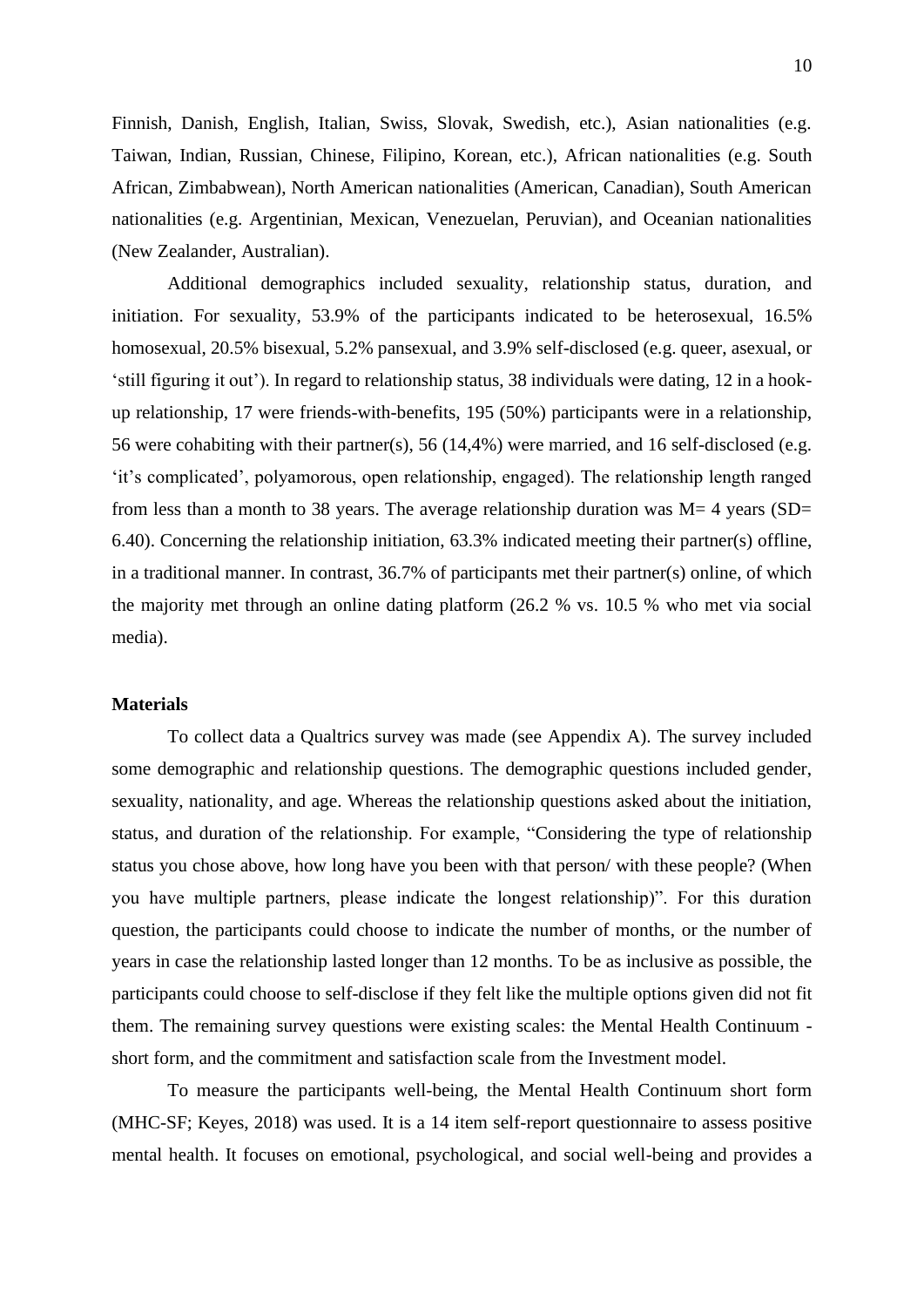general well-being score. Participants indicate how often they felt a feeling during the past month on a scale from 0 (never) to 5 (every day). Feelings range from 'happy', 'interested in life', to 'people are basically good', etc.. The finalized mean score could range between 0 and 6, with higher scores indicating higher well-being levels. The scale has good psychometric properties and good convergent validity and high internal reliability ( $\alpha$ = 0.89; Keyes, 2018; Lamers, Westerhof, Bohlmeijer, ten Klooster, & Keyes, 2011). For the used sample, Cronbach's alpha remained high ( $\alpha$ = 0.89).

Commitment scores were obtained using the Investment model Scale, which assesses commitment, satisfaction, investment, and quality of alternatives (Rusbult et al., 1998). The psychometric properties of the scales show good convergent, discriminant, and predictive validity and good internal structure and reliability. As subscales can be used individually, only the satisfaction (10 items) and commitment (7 items) scales were used for the current study (Rusbult et al., 1998). Some example statements are "I am committed to maintaining my relationship with my partner" and "I am oriented toward the long-term future of my relationship (for example, I imagine being with my partner several years from now)". The statements can be answered with an 8-point Likert scale ranging from 'Do not agree at all" to "Agree completely". The commitment scale ranges between 0 and 9, with higher commitment levels being represented by higher scores. The commitment scale with the current sample had high reliability ( $\alpha$ = 0.90).

Beside the English version a German version was made. This was done using backtranslation. First, we translated the English survey to German to the best of our abilities and then the back translation process took place with the help from a third party being fluent in both German and English. Afterwards, a German teacher looked over the final German version. The back-translation process for the Investment model scales can be found in Appendix B.

# <span id="page-10-0"></span>**Procedure**

When the participants opened the link to the online survey, the opening statement was shown. Here information about the research, the aim, the procedure, and the researchers contact information was presented. Then the informed consent was asked to make sure the participants were aware of their rights and voluntary participation. Afterwards, the demographic and relationship questions were presented and filled in. Lastly the scales, i.e. commitment, satisfaction, and well-being, followed in a randomized order. We thanked the participants for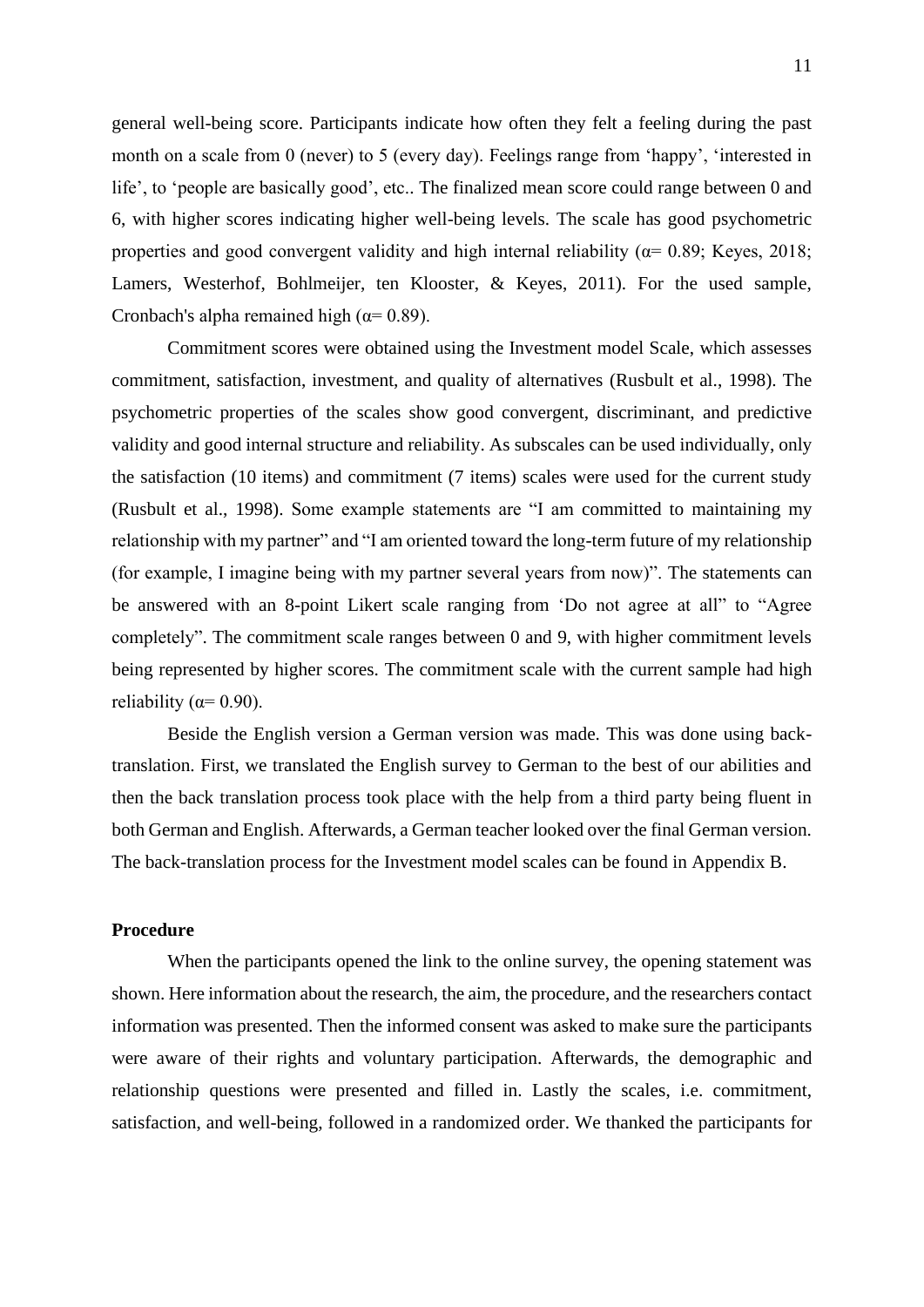participating and provided our contact information once again in case they had any questions. It took roughly 10 minutes to fill in the questionnaire.

#### <span id="page-11-0"></span>**Data Analysis**

After data collection, the data was prepared for analysis. First, the data from participants who did not meet the inclusion criteria were deleted. These included individuals who were single, underage, or widowed. Afterwards, the four required variables, namely well-being, commitment, initiation, and relationship duration, were computed. The variable 'well-being' consisted of the mean of the scale items of the MHC-SF. To obtain the commitment scores, some scale items had to be reversed (item 3 and 4) and recoded. Then the mean of the commitment scale items was computed. Additionally, initiation was computed into a dichotomous variable ('online' for OIR, and 'offline' for TIR). For length of relationship, the two items were first computed to indicate relationship duration in the same unit, e.g. in years, and then they were merged together to obtain a continuous variable for relationship duration.

<span id="page-11-1"></span>To analyse the data, SPSS was used in addition with the PROCESS macro application. It is a macro tool for moderation, mediation, and conditioning analyses (Hayes, 2018). Before analysing the data the assumptions were tested, which showed that all assumptions were met and the data was normally distributed. Afterwards, frequencies, descriptives, t-tests, and regression analyses (using PROCESS) were performed. Specifically, to test H1, the variables well-being and initiation were examined using descriptive statistics. Furthermore a t-test, with initiation as the grouping variable, was performed. For H2, the analysis included a linear regression with the variables initiation (IV) and commitment (DV). Afterwards, relationship duration as a predictor was added to the model to assess H3. To test H4 a linear regression was performed with the variables commitment (IV) and well-being (DV). To test the mediated effect in H5 the bootstrap approach was used, which is implemented in PROCESS (Hayes, 2018). The mediation analysis included initiation as the IV, commitment as the mediating variable, and well-being as the DV.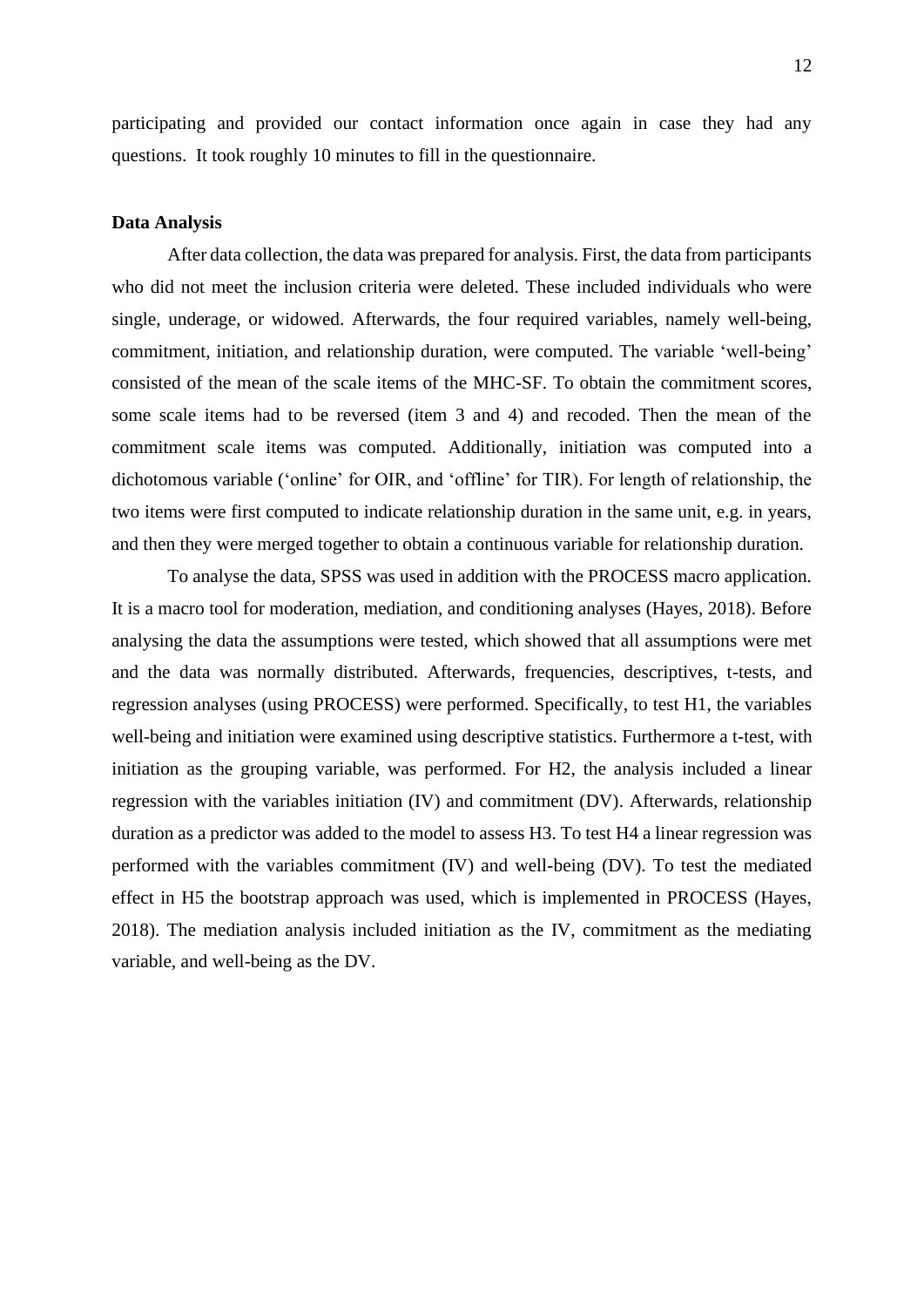#### **Results**

## <span id="page-12-0"></span>**Initiation And Well-Being**

To examine differences in well-being based on initiation, the means were compared. The participants in the sample had well-being scores between .39 and 4.82, with  $M = 3.10$  (SD= .82). The average for OIR and TIR differed slightly,  $M_{\text{OR}}= 3.11$  (SD= .78);  $M_{\text{TR}}= 3.10$  (SD= .85). However, this difference was not significant *t*(388)= -.10, *p*= .92.

# <span id="page-12-1"></span>**Initiation And Commitment**

The association between initiation and commitment, and the influence of relationship duration was examined with regression analyses. First, the initiation-commitment model was analysed, which showed that initiation was not a significant predictor for commitment, *β=* - .08 (SE= .19), *t*(388)= -1.53, *p*= .13. Furthermore, the model explained little of the variance of commitment, *R²*= .006, SE= 1.85, *F*(1, 388)= 2.35, *p=* .13.

Second, to take the length of the relationship into account a multiple linear regression analysis was performed. With relationship duration as an additional predictor for commitment, the model was a better fit and better able to explain the variance,  $R^2 = .05$ ,  $SE = 1.74$ ,  $F(2, 369) =$ 8.94,  $p < .001$ , compared to the previous model. Moreover, contrary to initiation,  $\beta$ = -.04 (SE= .19), *t*(369)= -.68, *p*= .49, relationship duration was significant *β=* .21 (SE= .01, *t*(369)= 3.95, *p*< .001).

## <span id="page-12-2"></span>**Commitment And Well-being**

With a linear regression the relationship between commitment and well-being was analysed. The standardized coefficient was  $\beta$ = .31 (SE= .02),  $t(389)$ = 6.30,  $p$ < .001. The commitment-well-being model explained 9% of the variance, *R²*= .09, SE= .79, and commitment was a significant predictor for well-being,  $F(1, 389) = 39.68$  *p* < 0.001.

Figure 1 presents the data in a scatter plot to be able to compare the TIR and OIR within the well-being and commitment model. The regressions show TIR to be slightly steeper than OIR. Furthermore, the graph illustrates that for high commitment levels a far-reaching range in well-being levels can be found, e.g. commitment levels around 8.1 show well-being levels between approximately 1.5 and 4.8.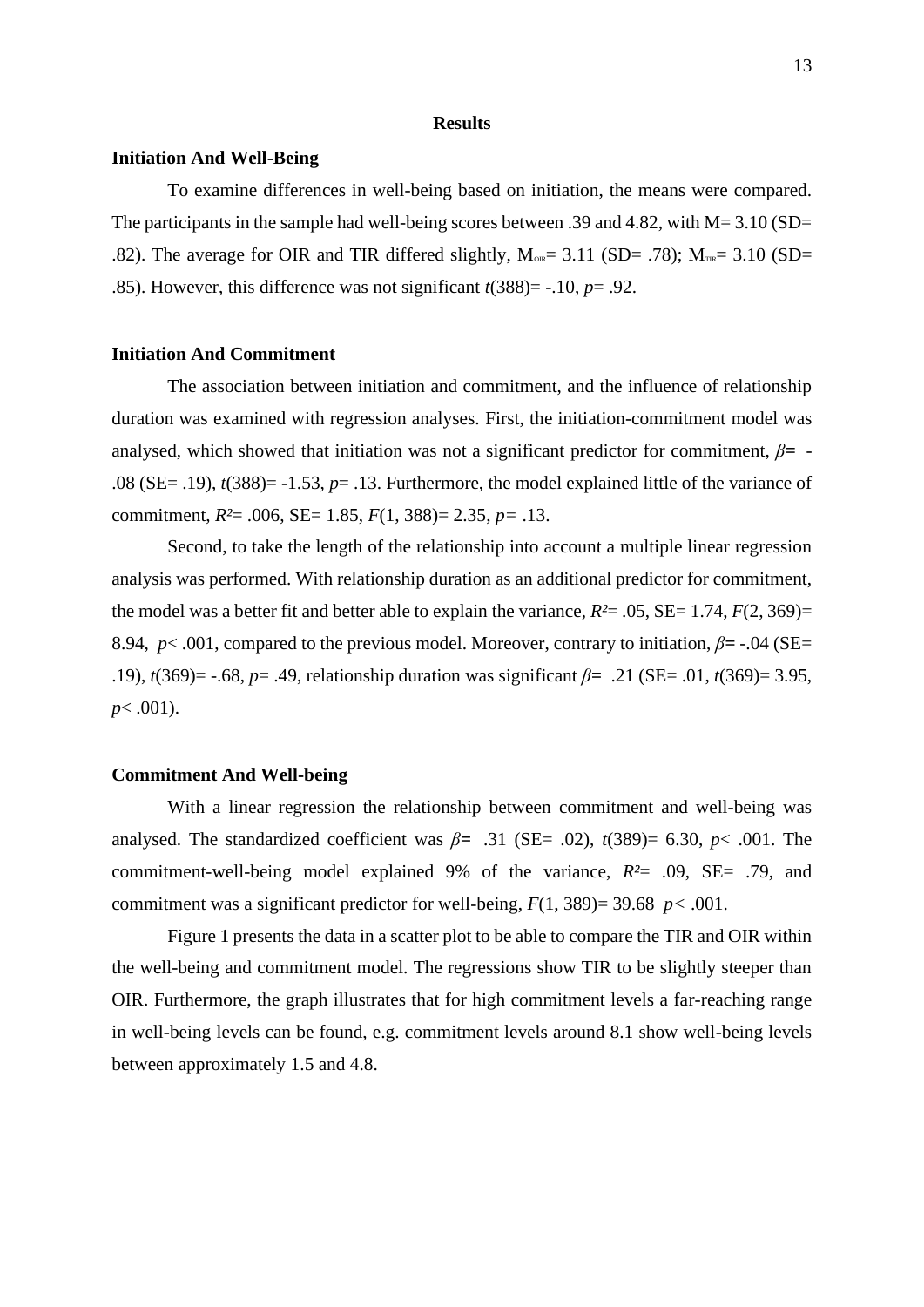

*Figure 1*: Scatter plot of commitment and well-being with differentiation between initiation.

# <span id="page-13-0"></span>**Initiation, Commitment, And Well-being.**

The mediation analysis examined the relationship between initiation and well-being by taking commitment into account. Initially, it was assumed that initiation had a significant influence on well-being, this was not the case,  $B = .009$ ,  $SE = .09$ ,  $t(388) = .10$ ,  $p = .92$ , see Figure 2. Additionally, the model with initiation as IV and well-being as DV explained less than 1% of variance in well-being,  $R^2 < .001$ ,  $SE = .83$ ,  $F(1, 388) = .01$ ,  $p = .92$ . Furthermore, after controlling for commitment, initiation was not a significant predictor of well-being,  $B =$ .05,  $SE = .08$ , 95% CI [-.11, .21],  $\beta = .06$   $p = .55$ , in the adapted model. Approximately 9% of the variance in well-being was explained by the predictors, initiation and commitment,  $R<sup>2</sup>$ .09, SE= .79, *F*(2, 387)= 19.8, *p<* .001. Thus, adding commitment as a predictor improved the model. Moreover, the results indicated that the indirect coefficient was not significant (effect=  $-0.04, 95\% \text{ CI}$  [  $-1, 0.01$ ]).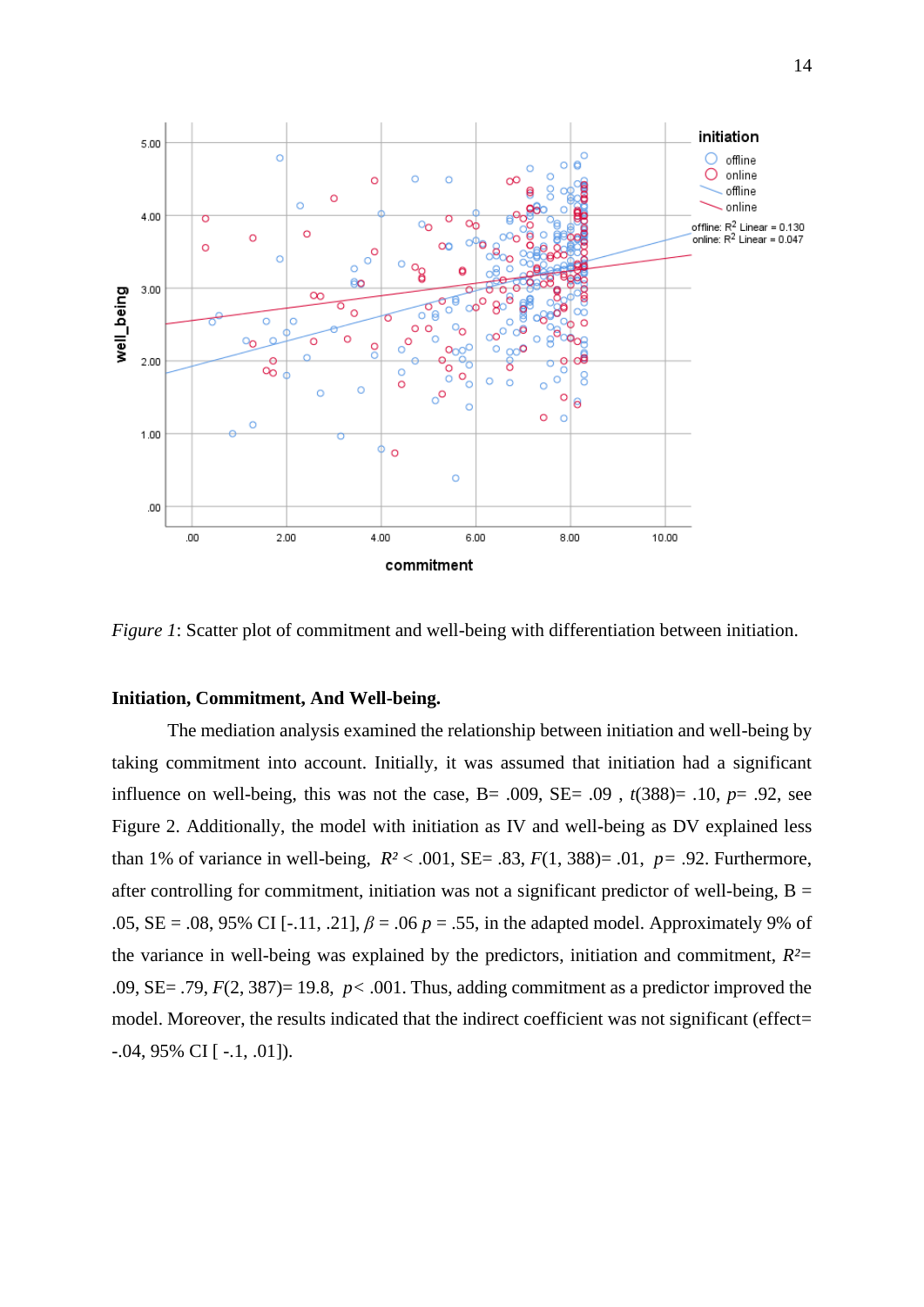

*Figure 2:* Diagram showing the regression coefficients (and the standard errors). *Note*: path c represents the total effect; path c' the direct effect.

#### **Discussion**

<span id="page-14-0"></span>With relationships influencing well-being and an increasing number of relationships being initiated online, while commitment is delayed, the current research examined the extent to which the well-being of individuals differs between online and offline initiated romantic relationships while taking commitment into account. The results showed that the well-being of individuals does not seem to differ between online initiated relationships (OIR) and traditionally initiated relationships (TIR), independent of whether commitment is taken into account. Nevertheless, excluding initiation, commitment alone appears to be an important factor when considering differences in the well-being of individuals.

Results for the impact of initiation on well-being and commitment indicated that, although it was hypothesized in H1 that higher-well-being levels could be found among individuals in OIR compared to TIR, no such significant difference was found. It was further expected that OIR would show lower levels of commitment (H2). This was not the case as no differences between TIR and OIR were found, and thus, the hypothesis was rejected. Hence, whilst previous research on initiation and well-being, and initiation and commitment are sparse, current research suggests that no such relationships may exist. Similarly, Potarca (2020) stated that there is no difference concerning relationship satisfaction between TIR and OIR. Contrary to previous findings by Paul (2014), no significant differences in commitment were found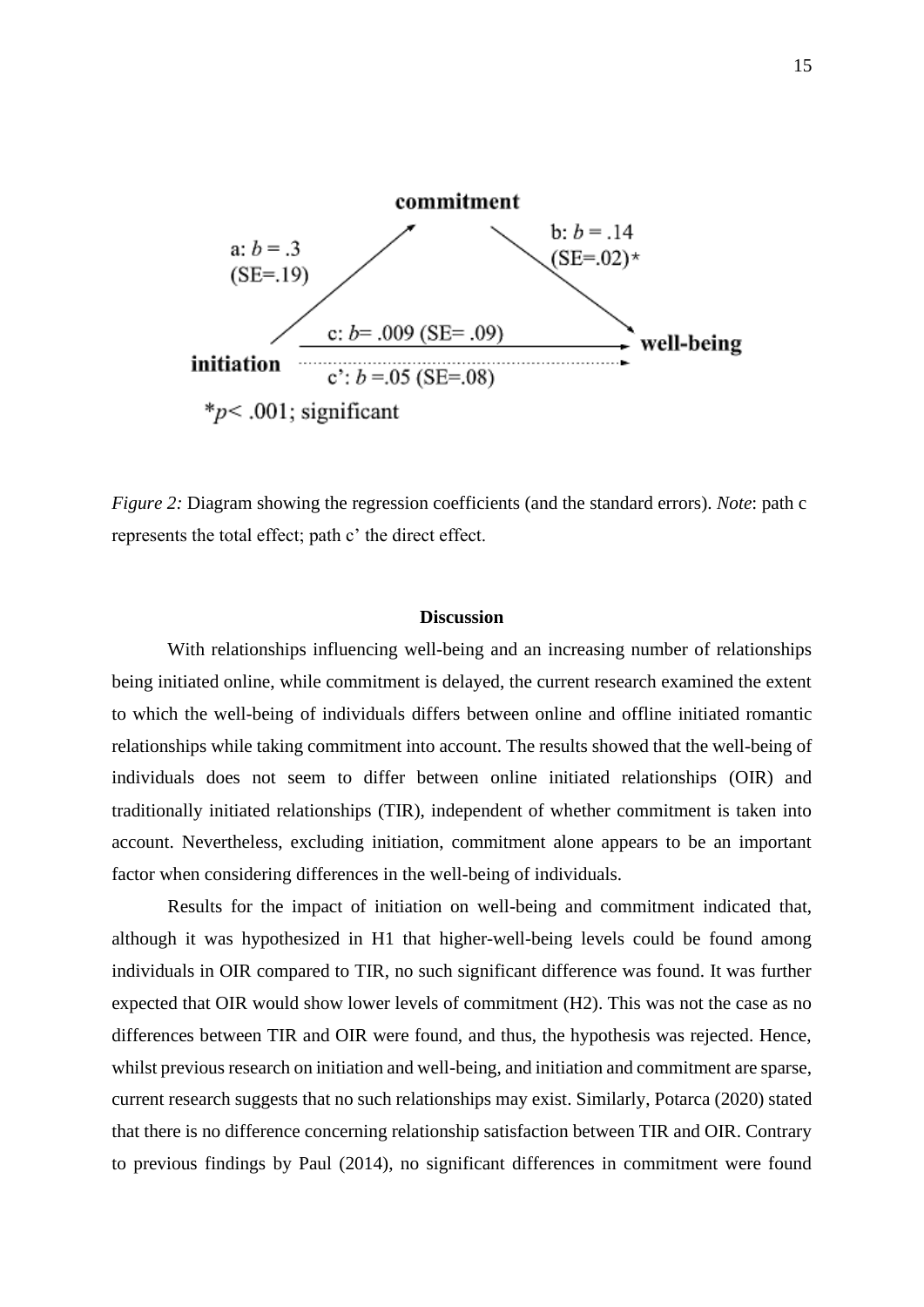based on initiation. Besides initiation not accounting for differences in commitment, it also did not account for differences in well-being.

Furthermore, it was hypothesized in H3 that initiation and relationship duration influence commitment. The initiation-commitment model was not significant, however, this changed after adding relationship duration. Thus, the hypothesis could be accepted. Nevertheless, it should be noted that initiation was not a significant predictor in either model. As initiation was not significant, suggestions about developmental differences between TIR and OIR could not be made. This may oppose findings by Paul (2014) and Schwartz and Velotta (2018) which indicated online relationships to mature and develop slower. Our contradicting findings may be explained by the fact that our study had a different focus opposed to Paul (2014) focussing on married couples, while Schwartz and Velotta (2018) focused on OIR. Additionally, our research design was cross-sectional and did not focus on relationship development. Nevertheless, relationship duration was a significant variable in our initiationcommitment model.

Moreover, the influence of commitment on well-being was examined. As expected in H4, different commitment levels correlated to different well-being levels. Indeed a significant, linear relationship was found, indicating higher commitment levels to correlate with higher well-being levels. This implies that commitment is a contributing factor for the well-being of individuals in romantic relationships. Accordingly, the current study is in line with existing research. For example, commitment has previously been shown to be correlated to romantic relationship satisfaction (Sternberg, 1986; Farrell et al., 2015), relationship quality, as well as couple well-being (Drigotas et al., 1999). Our results indicated that commitment also has a positive influence on the individual's well-being. Thus, a direct, rather than an indirect, relationship between commitment and well-being was found. This is in line with the findings of Dush and Amato's (2005) longitudinal study suggesting that when commitment increases in a relationship the subjective well-being improves as well (Dush & Amato, 2005).

Lastly, to assess whether commitment has an impact on the initiation-well-being relationship, a mediation analysis was performed. Contrary to H5, commitment was not a mediating factor, and thus, commitment did not explain an initiation-well-being relationship. Due to the fact that neither a direct effect nor an in-direct effect was found, the results show what Zhao and his colleagues (2010) call a 'no-effect non-mediation'.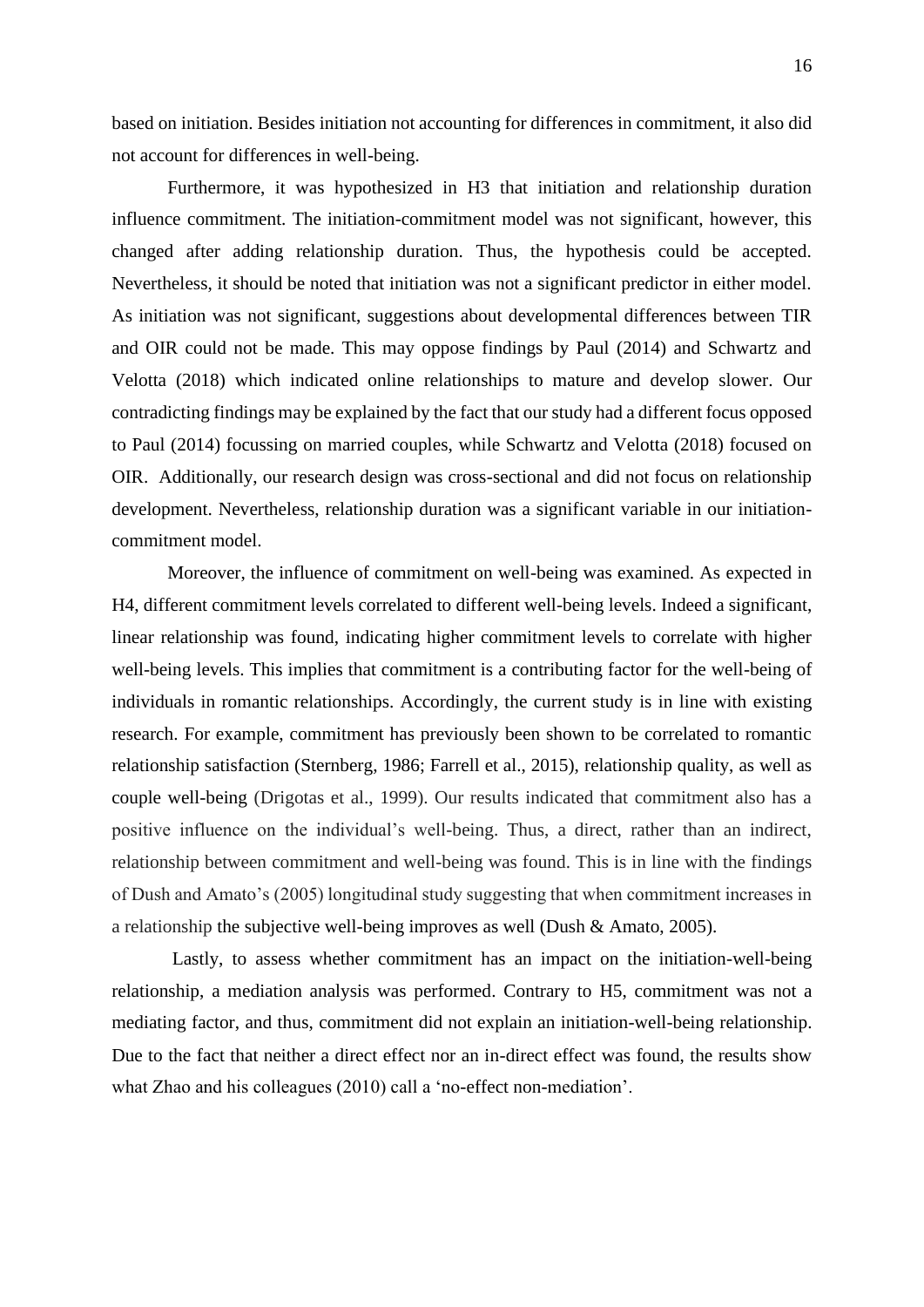#### <span id="page-16-0"></span>**Strengths And Limitations**

This study has various strengths and limitations. On the one hand, the current study had a large number of survey participants. This resulted in a varied and relatively large sample size despite having adhered to relatively strict inclusion criteria, i.e. exclude those, who had a few missing values (e.g. who did not wholly fill in every scale), or who did not meet the criteria (e.g. widowed participants). Another strength of the study was the variety in nationalities, ages, relationship status, and commitment levels, representing a diverse population. Moreover, the sample included a large number of participants with a non-hetero sexual orientation. This may be due to the survey being shared among LGBTQ+ communities. Furthermore, contrary to previous research on commitment (e.g. Paul, 2014; Cacioppo et al., 2013), the current study included data also from individuals who are not married. Including commitment levels beyond marriage gives a more accurate representation, especially since it has been observed that higher commitment forms are delayed, and a decreased desire to get married was found in OIR. Additionally, the use of existing, and well researched scales enabled valid and reliable conclusions from the well-being and commitment scores.

On the other hand, one should acknowledge, first, that the majority of relationships are TIR, and second, that OIR is a modern way of initiation that started roughly two decades ago and popularized in the past couple of years. Therefore, the chance that longer endured relationships initiated online is small. As a result, our OIR data was focused around newer formed relationships (around 0-10 years), while for TIR there was a large range in relationship duration (around  $0-37$  years). Furthermore, most models had relatively low  $\mathbb{R}^2$  scores, which indicated that the models explained very little of the variances. This suggests that other factors play a role in explaining commitment, and well-being, beyond those researched in the current study.

Lastly, it should be noted that the data collection was in April 2021 during which individuals' lives were drastically impacted by the COVID-19 pandemic. With the pandemic's social distancing and self-isolation measures the overall well-being decreased (Fernández-Abascal & Martín-Díaz, 2021; Wanberg et al., 2020). Moreover, the pandemic also impacts romantic relationships (Relationships Australia, 2020; Shillington, 2021). The impact of COVID-19 should be kept in mind as it could have influenced the commitment and well-being scores of the participants.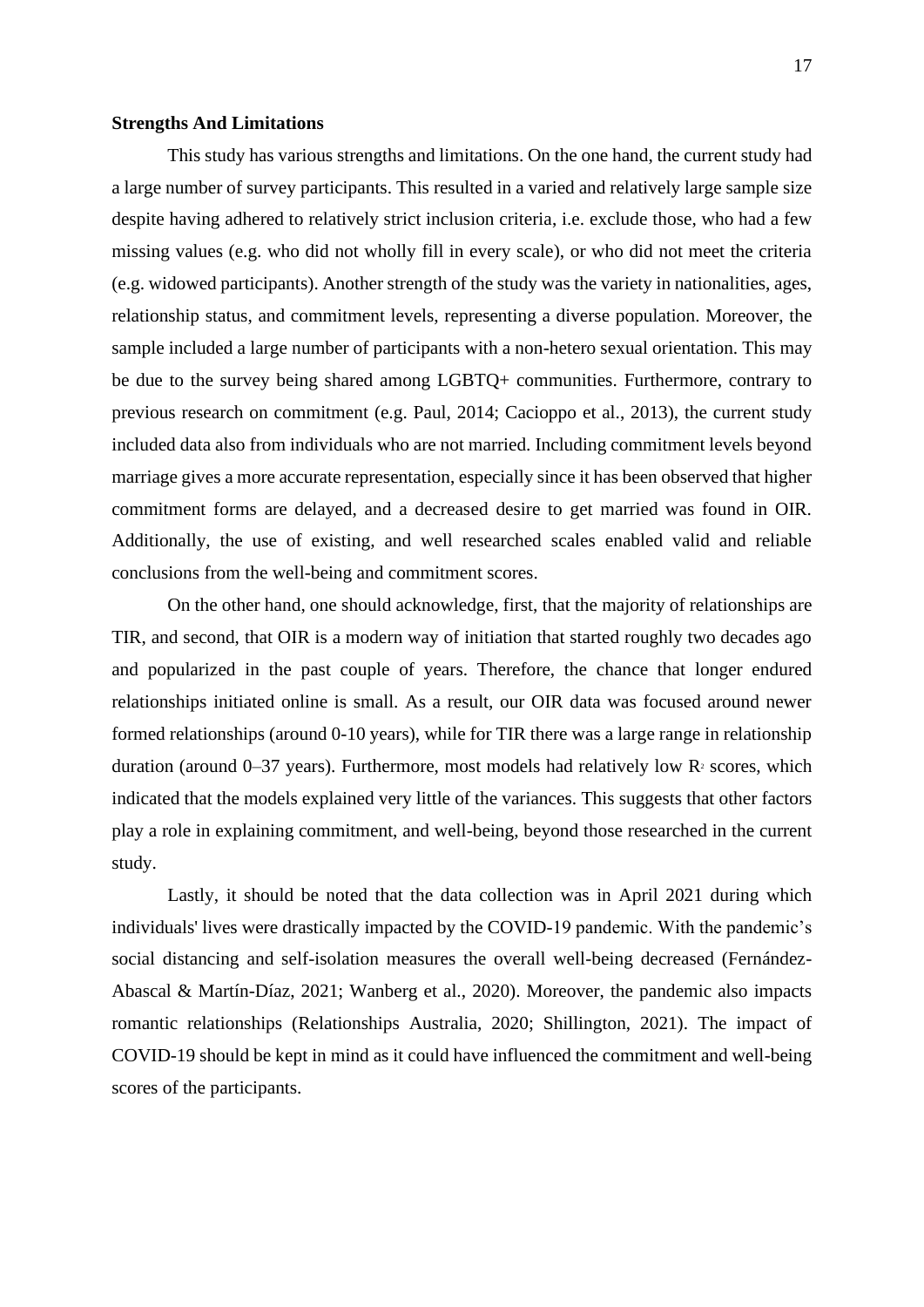#### <span id="page-17-0"></span>**Implications**

The current study showed that relationship initiation may not be that important, or influential, for the well-being of individuals nor for the commitment levels within a relationship. This implies that in regard to commitment and well-being one cannot make statements such as 'finding love in real life is better than using dating apps' (Van Weele, 2020). This may be relieving news for individuals who want to initiate a relationship online but have doubts, due to existing prejudices.

However, commitment was shown to be influential for well-being. This could be used in counselling as commitment has a positive influence on the individual's sense of well-being. For example, the focus should not be on the past (e.g. on the relationship initiation) but rather on the present (e.g. by being aware of one's relationship status) while looking forward (e.g. by reflecting on one's long-term orientation of the relationship).

These insights can further be used in, for example, (relationship) therapy and dating services. With a better understanding of what influences the well-being of individuals in a relationship, knowledge can be utilized to help increase well-being. In therapy, for example, identifying the main issues is necessary when wanting to target them specifically. Current research showed that commitment could be an important focus point. Moreover, dating services may apply these insights to help users find their partner(s) by communicating the insignificance of initiation for their individual well-being and highlighting the importance of commitment.

#### <span id="page-17-1"></span>**Recommendations For Future Research**

Future research could focus on additional factors and reduce the limitations of the current research to gain more insights into the different factors. Due to the low  $\mathbb{R}^2$  scores in the current study, additional factors that influence commitment and well-being could be explored also in the context of initiation. While initiation was not a significant predictor for commitment or well-being, it may be influential on other relationship aspects, e.g. satisfaction, or relationship quality, which could be studied as Paul (2014) and Potarca (2020) have done previously. These factors may also influence commitment (Rusbult, 1983) and well-being (Kansky, 2018). With relationship initiation being understudied (Sprecher et al., 2015) such research is of importance to understand the potential differences between TIR and OIR. Besides, more insights into commitment and well-being would allow for more specific implications to be made and may enable practitioners to help individuals increase their wellbeing more effectively.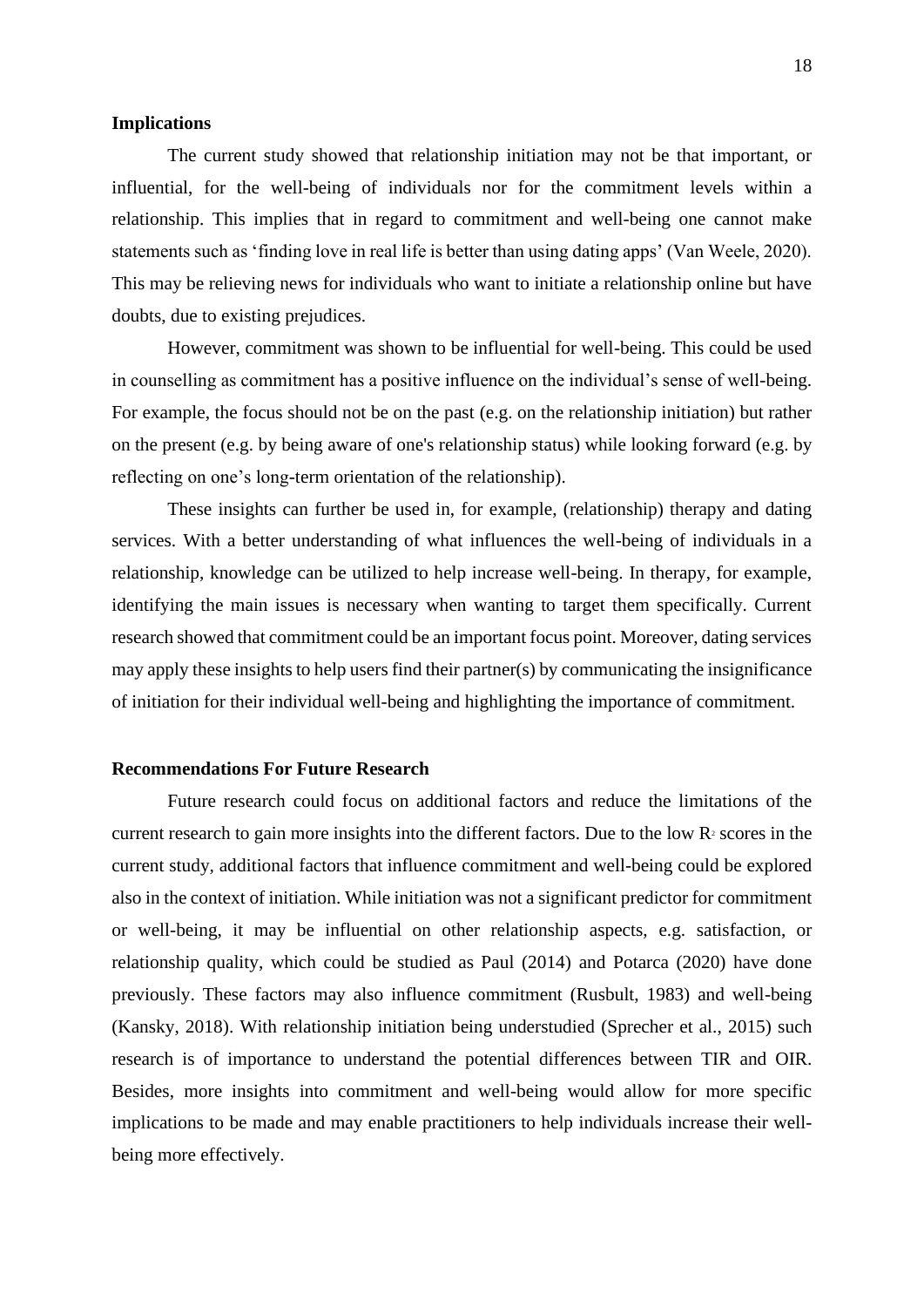Additionally, research with increased focus on relationship duration may provide interesting insights. This could be done through a longitudinal study following different couples. Dush & Amato (2005) already did a longitudinal study with the focus on well-being, but other researchers may focus on relationship duration, or commitment. With our crosssectional design it was not possible to research the development in commitment and well-being over time. That type of research would also allow for better comparison between TIR and OIR in regard to relationship duration, which could expand research of Paul (2014), and Schwartz and Velotta (2018). Additionally, such research would counter the focus on studying commitment on married individuals (Braithwaite et al., 2010) and gain insights into different commitment status. These suggested research could, thus, provide additional insights and explanations for the influence of relationships on well-being and/or development of commitment.

#### <span id="page-18-0"></span>**Conclusion**

In conclusion, the current study showed that relationship initiation does not play an important role in neither commitment, nor well-being. Nevertheless, commitment alone was found to be a significant predictor for well-being of individuals in relationships. Thus, when wanting to have a relationship that positively influences the individual's well-being, the focus should be on commitment, not on the relationship initiation. Furthermore, the results counter some existing prejudices that individuals may have suggesting OIR to be 'worse' than TIR. These insights can be applied for dating services or within (relationship) therapy. To obtain a more elaborate understanding of the impact of initiation, commitment, and well-being in the context of romantic relationships, additional factors and new models could be examined in future studies.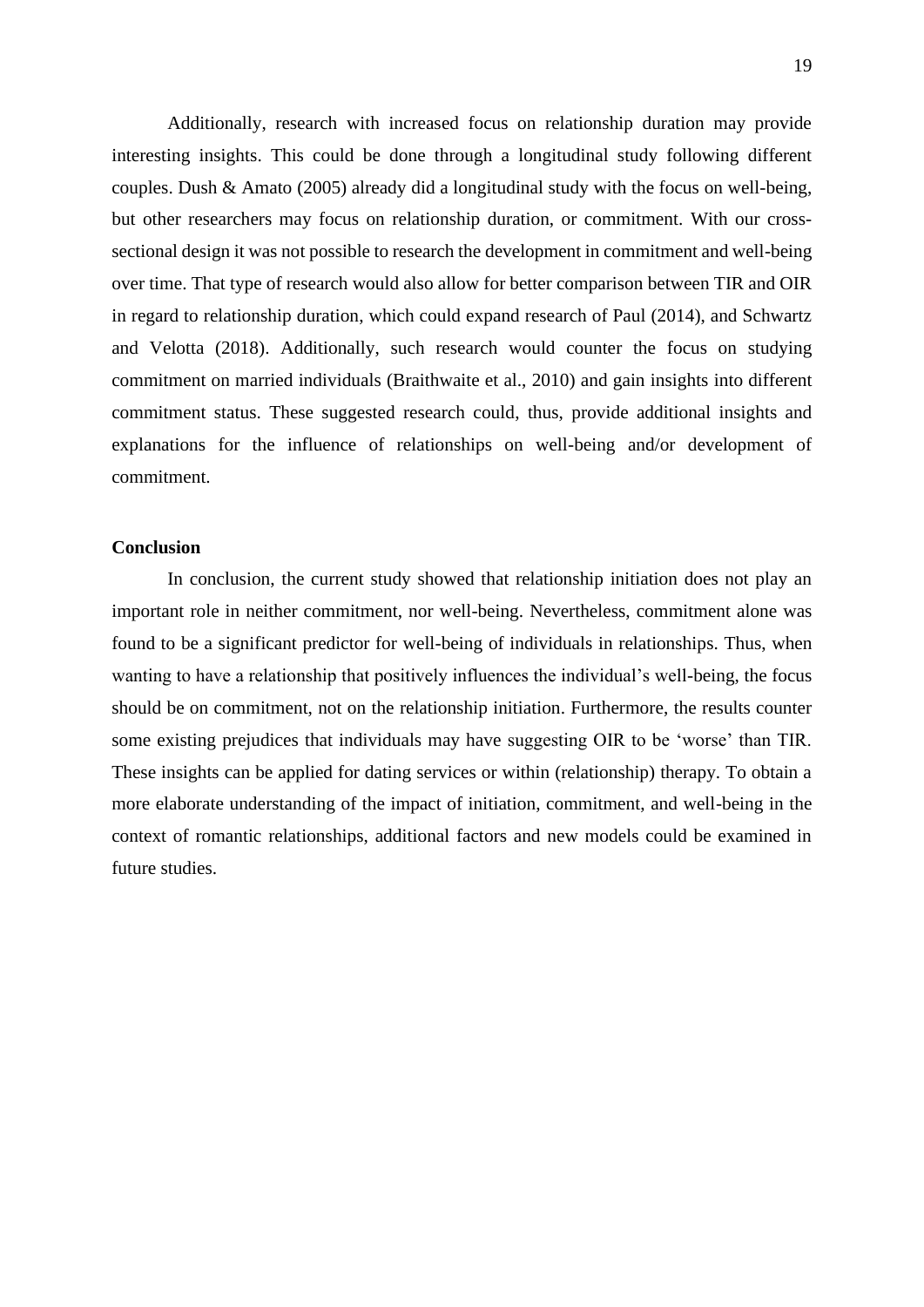#### **References**

- <span id="page-19-0"></span>Bogle, K. A. (2007). The shift from dating to hooking up in college: What scholars have missed. *Sociology Compass*, *1*(2), 775-788. DOI:10.1111/j.1751-9020.2007.00031.x
- Bogle, K. A. (2008). *Hooking up: Sex, dating, and relationships on campus*. NYU Press.
- Braithwaite, S. R., Delevi, R., & Fincham, F. D. (2010). Romantic relationships and the physical and mental health of college students. *Personal relationships*, *17*(1), 1-12. <https://doi.org/10.1111/j.1475-6811.2010.01248.x>
- Cacioppo, J. T., Cacioppo, S., Gonzaga, G. C., Ogburn, E. L., & VanderWeele, T. J. (2013). Marital satisfaction and break-ups differ across on-line and off-line meeting venues. *Proceedings of the National Academy of Sciences*, *110*(25), 10135-10140. https://doi.org/10.1073/pnas.1222447110
- CDC. (2018). Well-being concepts. Retrieved March 09, 2021, from https://www.cdc.gov/hrqol/wellbeing.htm#three
- Custer, L., Holmberg, D., Blair, K., & Orbuch, T. L. (2008). *"So how did you two meet?" Narratives of relationship initiation.* In S. Sprecher, A. Wenzel, & J. Harvey (Eds.), *Handbook of relationship initiation* , 453–470. New York, NY: Psychology Press
- Demir, M. (2008). Sweetheart, you really make me happy: Romantic relationship quality and personality as predictors of happiness among emerging adults. *Journal of Happiness Studies*, *9*(2), 257-277. DOI 10.1007/s10902-007-9051-8
- Diener, E. (2009). Assessing well-being: The collected works of Ed Diener. S*ocial Indicators Research Series,* 39. New York, NY: Springer.
- Drigotas, S. M., Rusbult, C. E., & Verette, J. (1999). Level of commitment, mutuality of commitment, and couple well‐being. *Personal Relationships*, *6*(3), 389-409. https://doi.org/10.1111/j.1475-6811.1999.tb00199.x
- Dush, C. M. K., & Amato, P. R. (2005). Consequences of relationship status and quality for subjective well-being. *Journal of Social and Personal Relationships*, *22*(5), 607-627. [https://doi.org/10.1177/0265407505056438](https://doi.org/10.1177%2F0265407505056438)
- Eurostat. (2020). *Marriage and divorce statistics*. Retrieved February 10, 2021, from https://ec.europa.eu/eurostat/statistics-explained/index.php/ Marriage\_and\_divorce\_statistics
- Farrell, J. E., Hook, J. N., Ramos, M., Davis, D. E., Van Tongeren, D. R., & Ruiz, J. M. (2015). Humility and relationship outcomes in couples: The mediating role of commitment. *Couple and Family Psychology: Research and Practice, 4*(1), 14–26. https://doi.org/10.1037/cfp0000033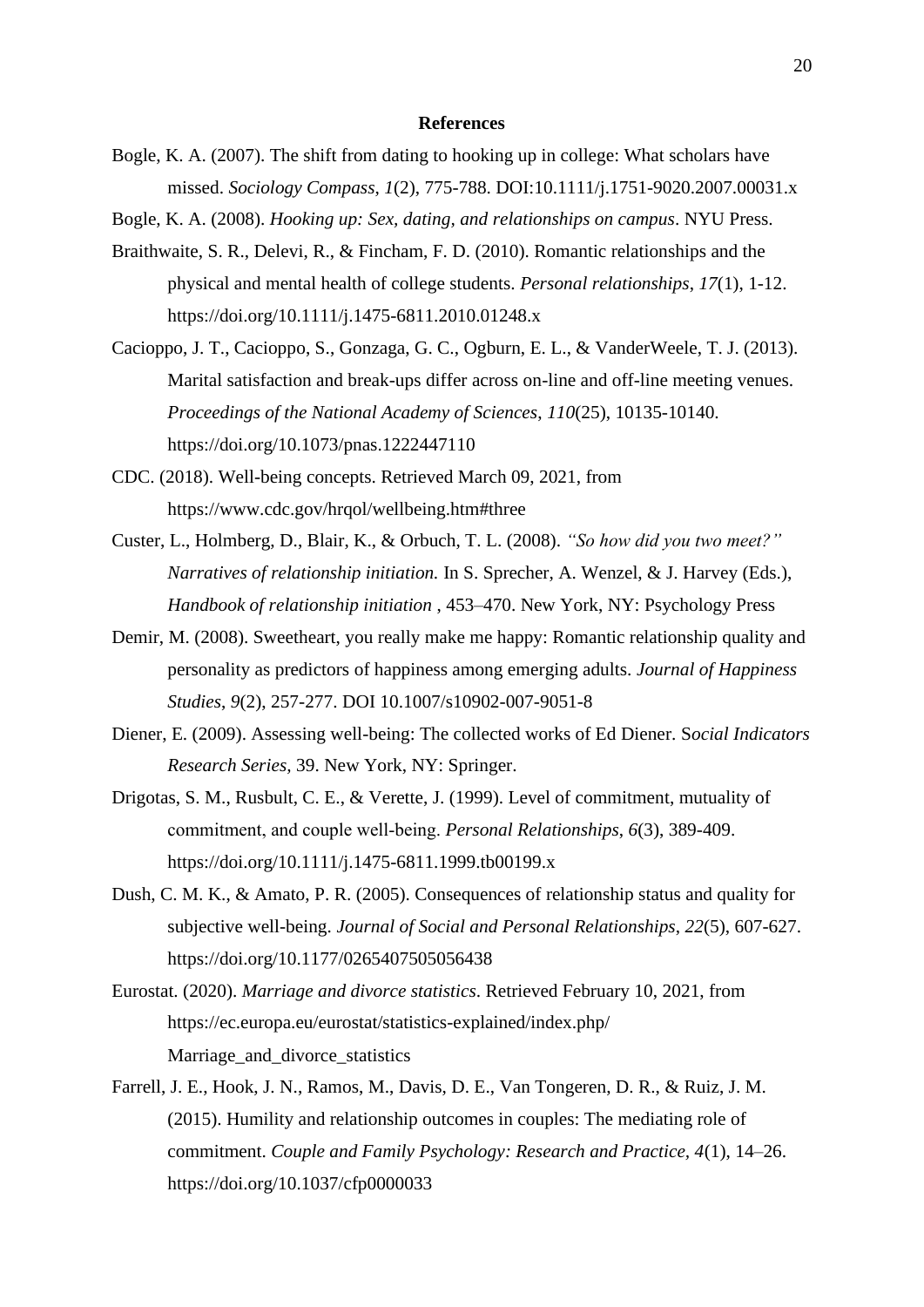- Fernández-Abascal, E. G., & Martín-Díaz, M. D. (2021). Longitudinal study on affect, psychological well-being, depression, mental and physical health, prior to and during the COVID-19 pandemic in Spain. *Personality and Individual Differences*, *172*, 110591. DOI: [10.1016/j.paid.2020.110591](https://doi.org/10.1016/j.paid.2020.110591)
- Garcia, J. R., Reiber, C., Massey, S. G., & Merriwether, A. M. (2012). Sexual Hookup Culture: A Review. *Review of General Psychology, 16*(2), 161–176. https://doi.org/10.1037/a0027911
- Gómez-López, M., Viejo, C., & Ortega-Ruiz, R. (2019). Well-being and romantic relationships: A systematic review in adolescence and emerging adulthood. *International journal of environmental research and public health*, *16*(13), 2415. https://doi.org/10.3390/ijerph16132415
- Hadden, B. W., Agnew, C. R., & Tan, K. (2018). Commitment readiness and relationship formation. *Personality and Social Psychology Bulletin*, *44*(8), 1242-1257. https://doi.org/10.1177/0146167218764668
- Hayes, A. F. (2018). *Introduction to mediation, moderation, and conditional process analysis a regression-based approach*. The Guilford Press.
- Joel, S., Gordon, A. M., Impett, E. A., MacDonald, G., & Keltner, D. (2013). The Things You Do for Me: Perceptions of a Romantic Partner's Investments Promote Gratitude and Commitment. Personality and Social Psychology Bulletin, 39(10), 1333–1345. https://doi.org/10.1177/0146167213497801
- Kansky, J. (2018). What's love got to do with it?: Romantic relationships and well-being. In E. Diener, S. Oishi, & L. Tay (Eds.), Handbook of well-being. Salt Lake City, UT: DEF Publishers. Received February 2, 2021 from https://www.nobascholar.com/chapters/10/ download.pdf
- Keyes, C. L. M. (2018). *Overview of The Mental Health Continuum Short Form (MHC-SF).* DOI 10.13140/RG.2.2.24204.62088. Retrieved April 2, 2021 from https://www.researchgate.net/publication/322552717\_Overview\_of\_The\_Mental\_ Health\_Continuum\_Short\_Form\_MHC-SF
- Lamers, S. M., Westerhof, G. J., Bohlmeijer, E. T., ten Klooster, P. M., & Keyes, C. L. (2011). Evaluating the psychometric properties of the mental health continuum‐short form (MHC‐SF). *Journal of clinical psychology, 67* (1), 99-110. DOI: [10.1002/jclp.20741](https://doi.org/10.1002/jclp.20741)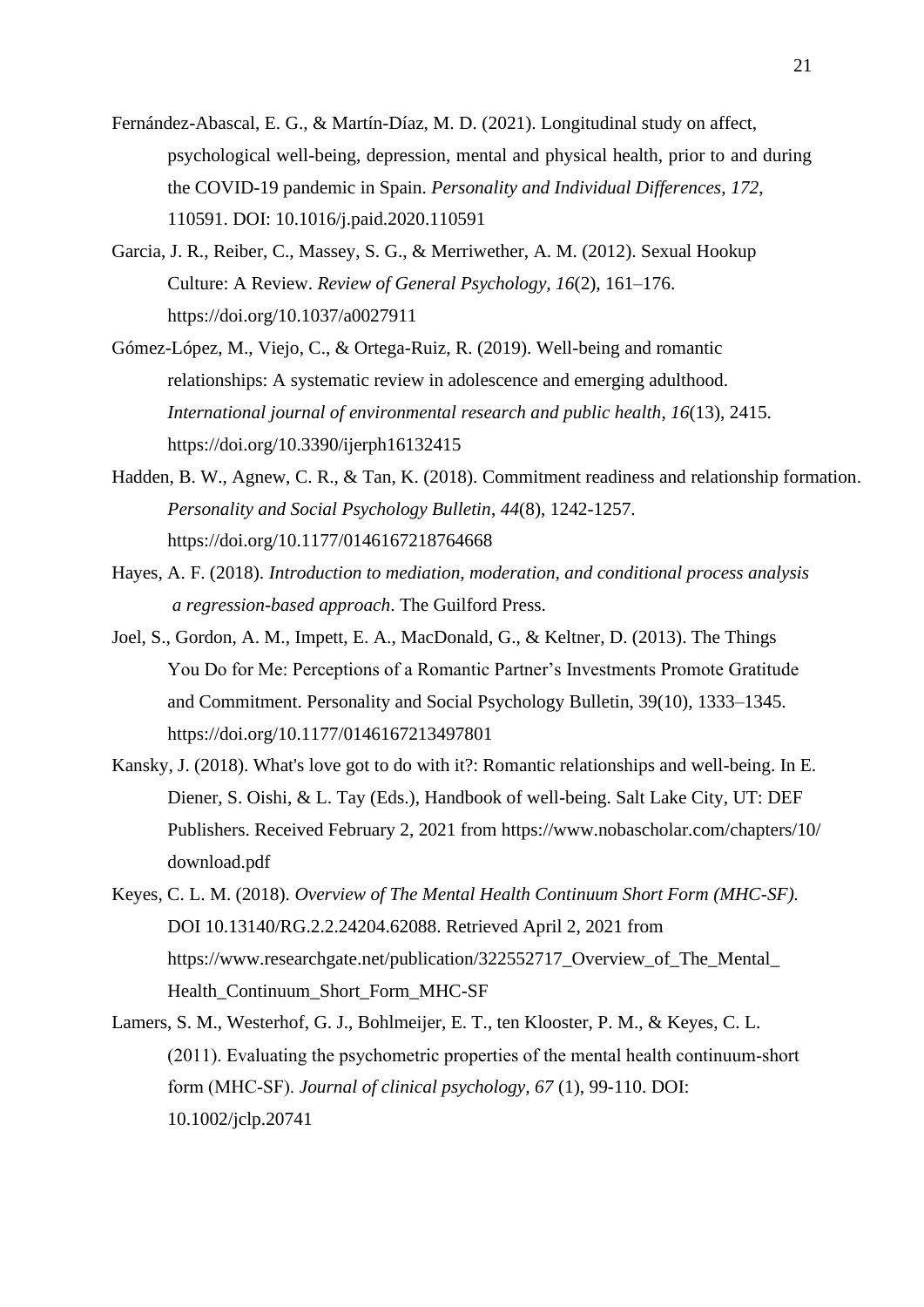- Landau, E. (2016). *Commitment for Millennials: Is It Okay, Cupid?* Scientific American Blog Network. Retrieved February 11, 2021 from https://blogs.scientificamerican.com/ mind-guest-blog/commitment-for-millennials-is-it-okay-cupid/.
- Lemieux, R., & Hale, J. L. (1999). Intimacy, passion, and commitment in young romantic relationships: Successfully measuring the triangular theory of love. *Psychological reports*, *85*(2), 497-503. https://doi.org/10.2466/pr0.1999.85.2.497
- Orchard, T. (2021). Valentine's day: Gen z avoids committed relationships, PREFERS casual hookups. Retrieved February 10, 2021, from https://theconversation.com/valentines -day-gen-z-avoids-committed-relationships-prefers-casual-hookups-130936
- Owen, J. , & Fincham, F. D. (2011). Young adults' emotional reactions after hooking up encounters. *Archives of Sexual Behavior, 40*, 321–330. doi:10.1007/s10508-010-9652-x
- Paul, A. (2014). Is online better than offline for meeting partners? Depends: Are you looking to marry or to date?. *Cyberpsychology, Behavior, and Social Networking*, *17*(10), 664-667.<https://doi.org/10.1089/cyber.2014.0302>
- Potarca, G. (2020). The demography of swiping right. An overview of couples who met through dating apps in Switzerland. *PLoS ONE*, *15*(12), e 0243733. <https://doi.org/10.1371/journal.pone.0243733>
- Relationships Australia (2020). May 2020 Survey: Have the COVID-19 restrictions affected people's relationships? Retrieved May 17, 2021 from https://www.relationships.org.au/what-we-do/research/online-survey/ MaySurveyResults.pdf
- Rosenfeld, M. J., & Thomas, R. J. (2012). Searching for a mate: The rise of the Internet as a social intermediary. *American Sociological Review*, *77*(4), 523-547. https://doi.org/10.1177/0003122412448050
- Rusbult, C. E. (1983). A longitudinal test of the investment model: The development (and deterioration) of satisfaction and commitment in heterosexual involvements. *Journal of personality and social psychology*, *45*(1), 101-117. https://doi.org/10.1037/0022-3514.45.1.101
- Rusbult, C. E., Drigotas, S. M., & Verette, J. (1994). *The investment model: An interdependence analysis of commitment processes and relationship maintenance phenomena*. In D. J. Canary & L. S. Stafford (Eds.), Communication and relational maintenance. San Diego, CA: Academic Press.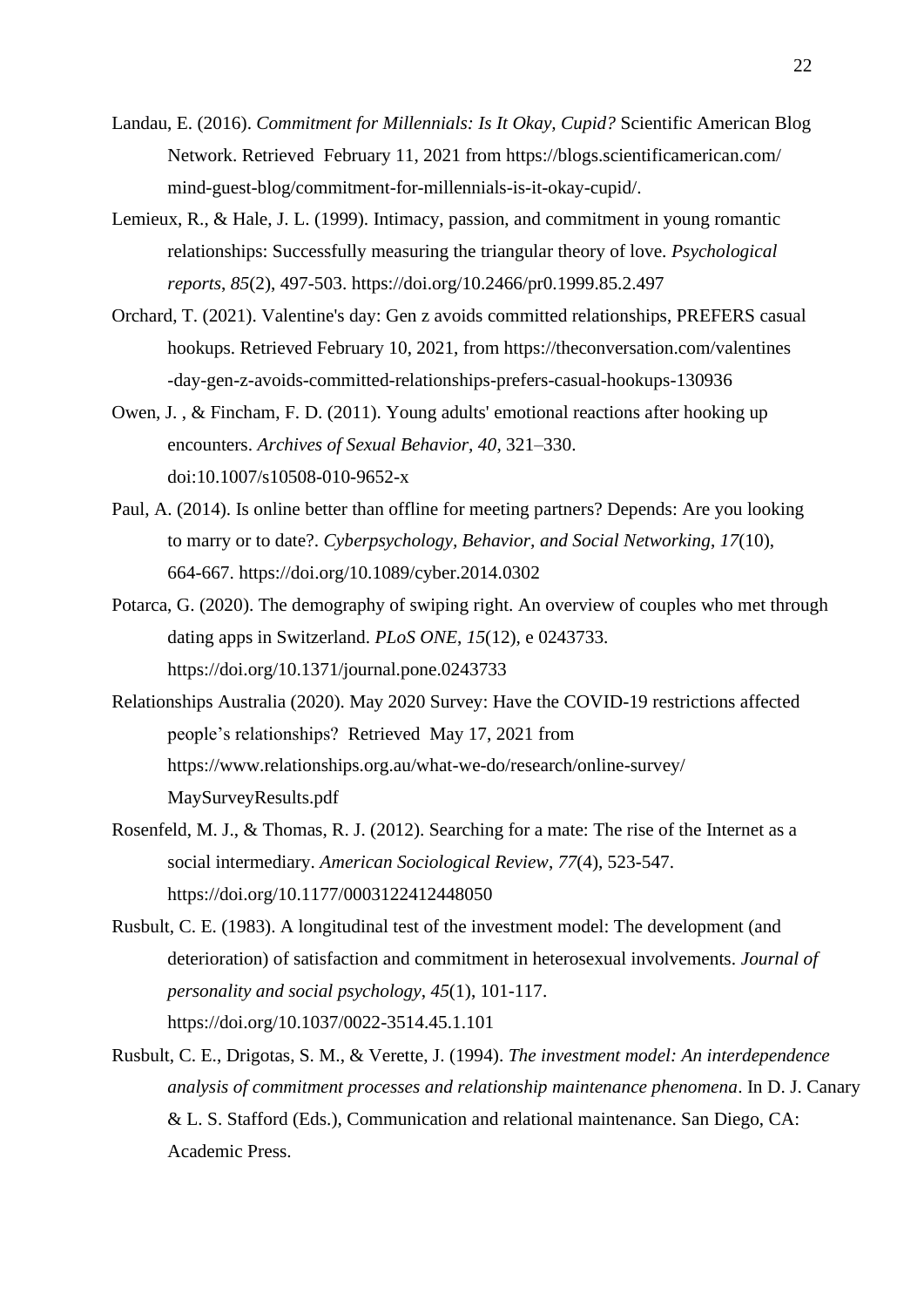- Rusbult, C. E., Martz, J. M., & Agnew, C. R. (1998). The investment model scale: Measuring commitment level, satisfaction level, quality of alternatives, and investment size. *Personal relationships*, *5*(4), 357-387. DOI:10.1111/j.1475-6811.1998.tb00177.x
- Ryan, R. M., & Deci, E. L. (2001). On happiness and human potentials: A review of research on hedonic and eudaimonic well-being. *Annual review of psychology*, *52*(1), 141-166. https://doi.org/10.1146/annurev.psych.52.1.141
- Sales, N. J. (2015). *Tinder and the dawn of the "dating apocolypse."* Vanity Fair. <https://www.vanityfair.com/culture/2015/08/tinder-hook-up-culture-end-of-dating>
- Sánchez Jiménez, V., Muñoz Fernández, N., & Ortega Ruiz, R. (2017). Romantic relationship quality in the digital age: A study with Young adults. DOI: [10.1017/sjp.2017.20](https://www.researchgate.net/deref/http%3A%2F%2Fdx.doi.org%2F10.1017%2Fsjp.2017.20)
- Schwartz, P., & Velotta, N. (2018). Online Dating: Changing Intimacy One Swipe at a Time?. In *Families and Technology* (pp. 57-88). Springer, Cham. https://doi.org/10.1007/978-3-319-95540-7\_4
- Shillington, P. (2021). Pandemic Stress Has Varying Impacts on Couples' Relationships. Retrieved May 18, 2021, from https://www.umass.edu/newsoffice/article/pandemicstress-has-varying-impacts
- Shulman, S., & Connolly, J. (2013). The Challenge of Romantic Relationships in Emerging Adulthood: Reconceptualization of the Field. Emerging Adulthood, 1(1), 27–39. https://doi.org/10.1177/2167696812467330
- Sprecher, S., Felmlee, D., Metts, S., & Cupach, W. (2015). *Relationship initiation and development.* In M. Mikulincer, P. R. Shaver, J. A. Simpson, & J. F. Dovidio (Eds.), *APA handbooks in psychology. APA handbook of personality and social psychology, Vol. 3. Interpersonal relations*, 211–245. American Psychological Association. https://doi.org/10.1037/14344-008
- Statista (2021). *USA - marriage rates.* Retrieved February 10, 2021, from https://www.statista.com/statistics/195951/marriage-rate-in-the-united-statessince-1990/
- Sternberg, R. J. (1986). A triangular theory of love. *Psychological review*, *93*(2), 119-135. https://doi.org/10.1037/0033-295X.93.2.119
- Timmermans, E., & Courtois, C. (2018). From swiping to casual sex and/or committed relationships: Exploring the experiences of Tinder users. *The Information Society*, *34*(2), 59-70.<https://doi.org/10.1080/01972243.2017.1414093>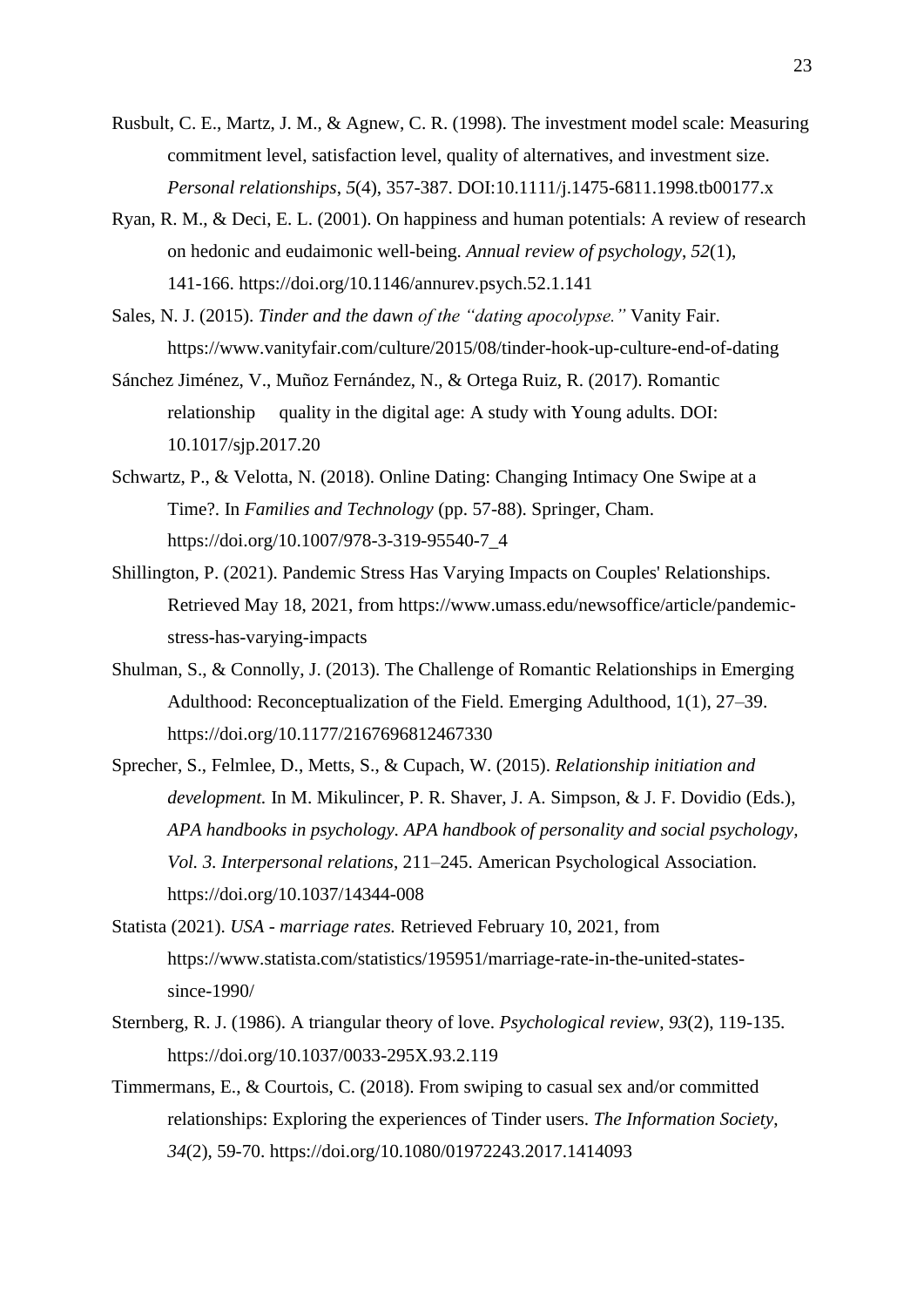- Van Weele, C. (2020). *Finding love in real life is better than using dating apps*. The Daily Aztec. Retrieved May 10, 2021, from https://thedailyaztec.com/98663/opinion/ finding-love-in-real-is-better-than-using-dating-apps/.
- Wade, L. (2017). *Amercian hookup: the new culture of sex on campus*. New York: W. W. Norton & Company.
- Wanberg, C. R., Csillag, B., Douglass, R. P., Zhou, L., & Pollard, M. S. (2020). Socioeconomic status and well-being during COVID-19: A resource-based examination. *Journal of Applied Psychology, 105*(12), 1382–1396. [https://doi.org/10.1037/apl0000831](https://psycnet.apa.org/doi/10.1037/apl0000831)
- WHO (2001). Romantic Relationship. In *International Classification of Functioning, Disability, and Health (ICF).* Retrieved February 2, 2021 from https://apps.who.int/iris/bitstream/handle/10665/42407/9241545429.pdf
- Zhao, X., Lynch Jr, J. G., & Chen, Q. (2010). Reconsidering Baron and Kenny: Myths and truths about mediation analysis. *Journal of consumer research, 37(*2), 197-206. DOI: 10.1086/651257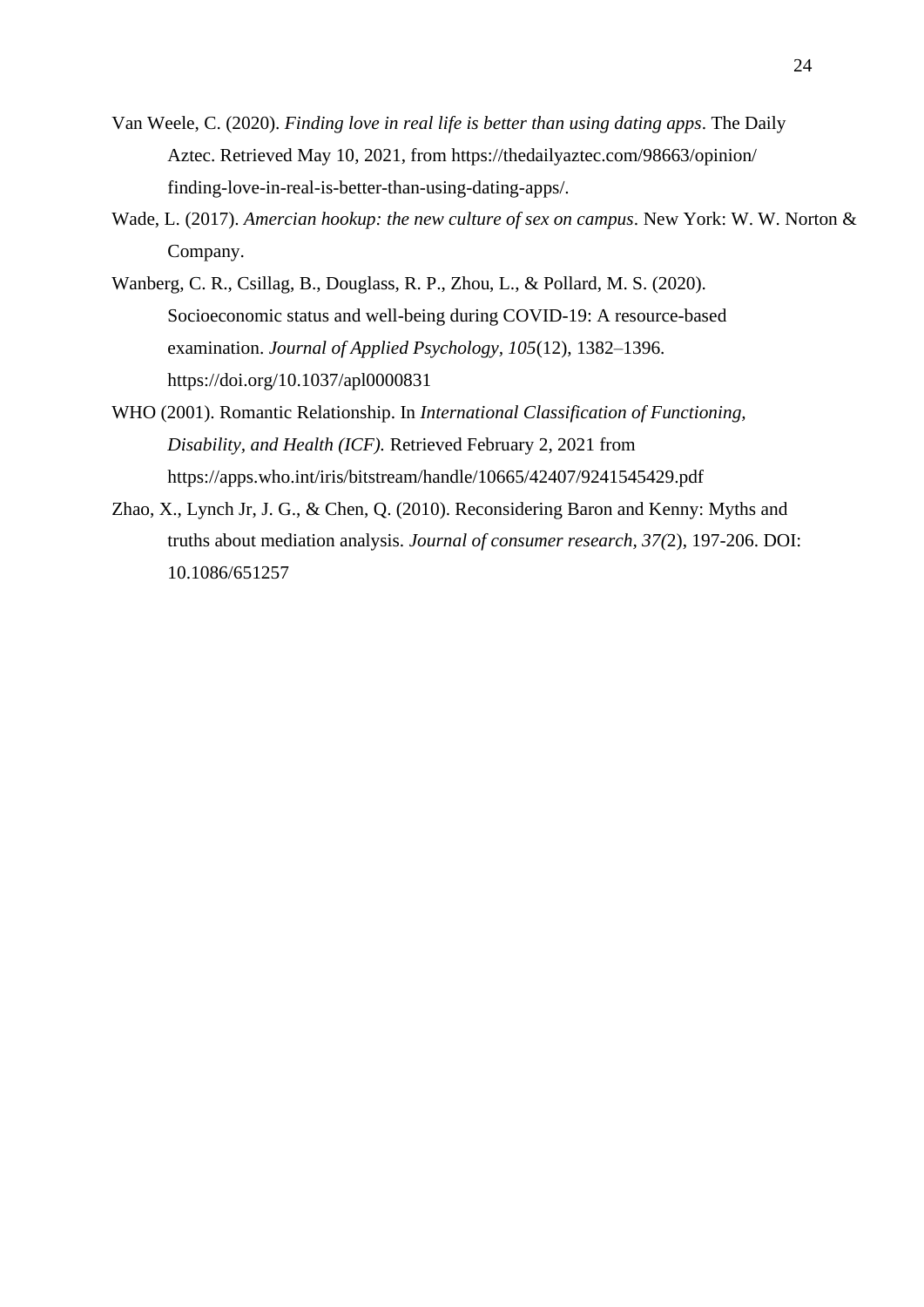# **Appendices**

## <span id="page-24-1"></span><span id="page-24-0"></span>**Appendix A: Survey**

# Romantic relationships in an era of online dating

#### (Start of Block: Introduction)

#### **Opening Statement**

You are being invited to participate in a research study titled **Romantic relationships in an era of online dating***.* This study is being done by **Anna Kirchhoff, Jedidjah Schaaij and Kimberly Gerlach** from the Faculty of Behavioural, Management and Social Sciences at the University of Twente. The purpose of this research study is **to get new insights into online dating and romantic relationships and their effects on well-being***,* and will take you approximately **10** minutes to complete. At first, you will be asked to answer demographic questions. Then, we would like you to answer a few questions about your relationship and your well-being. The data will be used for a statistical analysis in the context of our Bachelor thesis. The data will be used for purposes of this research only and will be collected anonymously. This means that neither we, nor anyone else, will be able to personally identify your data. All analysis will be performed at a group level, meaning that no inferences can be drawn about you specifically. Your participation in this study is entirely voluntary and you can withdraw at any time. You can withdraw by simply closing your browser window or tab. All data gathered up to that point will be deleted. You are free to omit any question. We believe there are no known risks associated with this research study; however, as with any online related activity the risk of a breach is always possible. To the best of our ability your answers in this study will remain confidential. We will minimize any risks by storing your data anonymously on Qualtrics servers. Any copies of this data will be stored with password protection.

## *Study contact details for further information:*

*Anna Kirchhoff (a.kirchhoff@student.utwente.nl) Jedidjah Schaaij (j.g.schaaij@student.utwente.nl) Kimberly Gerlach (k.c.gerlach@student.utwente.nl)*

(End of Block: Introduction -Start of Block: Informed consent)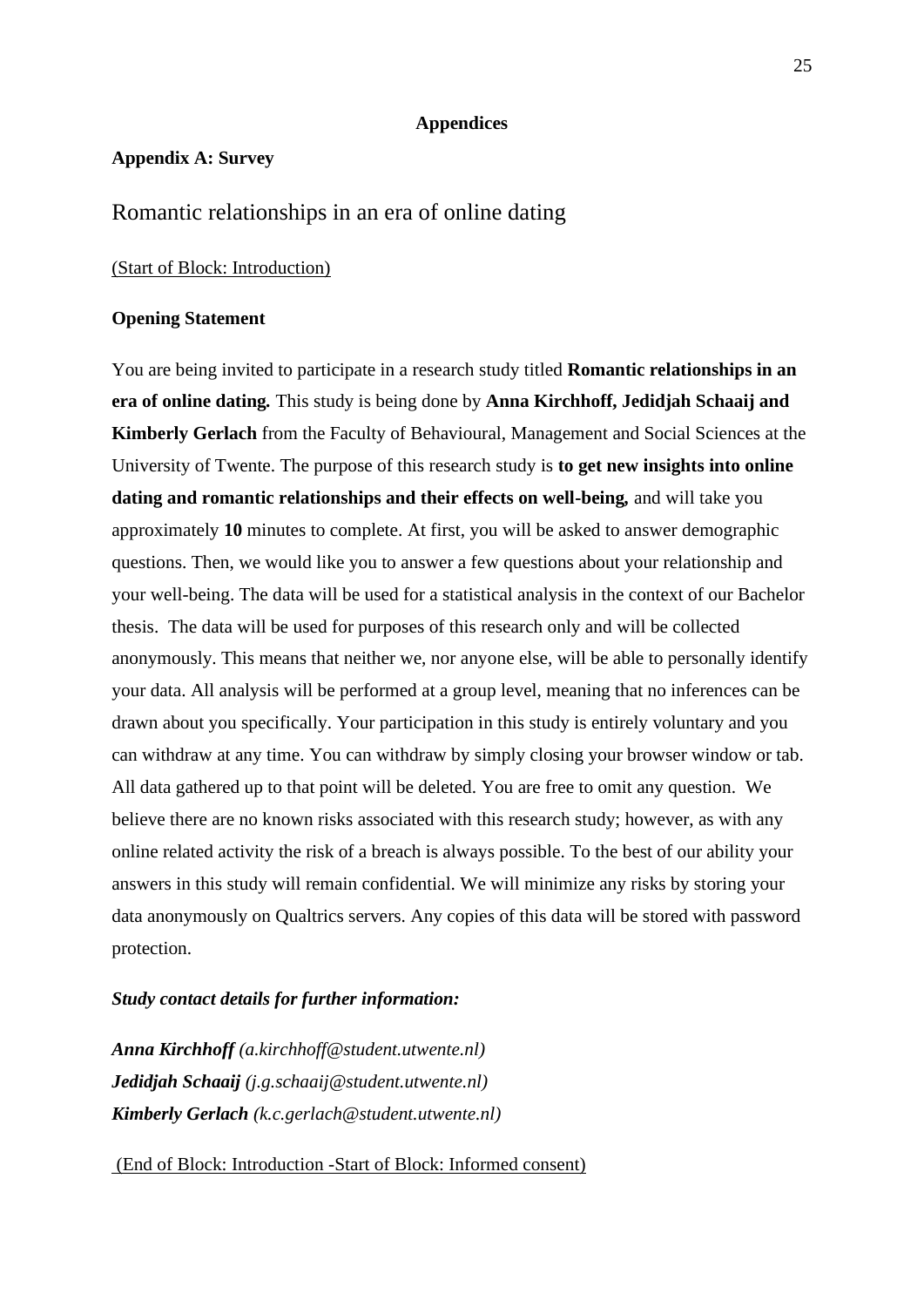# **Informed Consent**

After reading the opening statement:- I confirm that I am over the age of 18 and can consent to take part in the study myself- I have read the information sheet and fully understand what the study entails and why it is being conducted- I understand that the researchers will be able to access my data, however, the data will remain anonymous- I agree to take part in this study, understanding what it involves- I understand I can withdraw my data at any time by closing the browser

Once the data has been submitted, the data will not be able to be removed due to the data being anonymous/

By clicking on the "Yes" option you indicate that you have read and understood the consent form above and choose to participate in this study on your own free will.

o Yes

o No

(End of Block: Informed consent- Start of Block: Demographics)

Please, indicate your age below.

Please, disclose your nationality below.

Please indicate the gender you were assigned at birth.

Please choose the gender you currently identify as.

Please disclose your sexuality below.

How would you describe your current relationship status?

Considering the type of relationship status you chose above, how long have you been with that person/ with these people? (When you have multiple partners, please indicate for the longest relationship)

o Less or one year (please, indicate how many months)

\_\_\_\_\_\_\_\_\_\_\_\_\_\_\_\_\_\_\_\_\_\_\_\_\_\_\_\_\_\_\_\_\_\_\_\_\_\_\_\_\_\_\_\_\_\_\_\_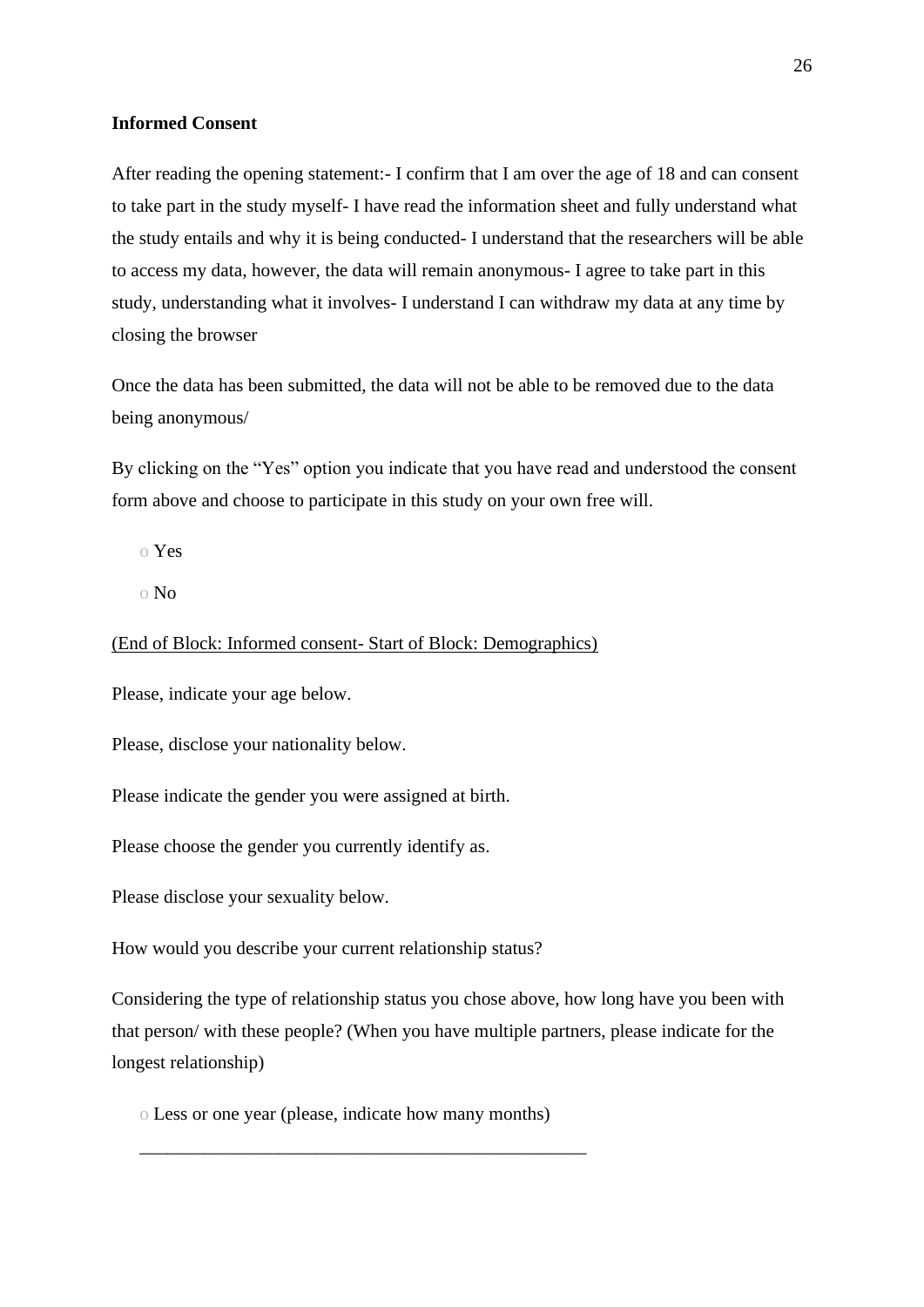o Longer than a year (please, indicate how many years)

\_\_\_\_\_\_\_\_\_\_\_\_\_\_\_\_\_\_\_\_\_\_\_\_\_\_\_\_\_\_\_\_\_\_\_\_\_\_\_\_\_\_\_\_\_\_\_\_

How did you meet your partner(s)?

- o Offline
- o Online on an online dating platform
- o Online through social media platforms

#### ( End of Block: Demographics - Start of Block: Satisfaction)

In the following questions concern your relationship satisfaction. Please use the slider to indicate to what extent you agree with the statements.

My partner fulfills my needs for intimacy (sharing personal thoughts, secrets, etc.)

My partner fulfills my needs for companionship (doing things together, enjoying each other's company, etc.)

My partner fulfills my sexual needs (holding hands, kissing, etc.)

My partner fulfills my needs for security (feeling trusting, comfortable in a stable relationship, etc.)

My partner fulfills my needs for emotional involvement (feeling emotionally attached, feeling good when another feels good, etc.)

I feel satisfied with our relationship.

My relationship is much better than others' relationships.

My relationship is close to ideal.

Our relationship makes me very happy.

Our relationship does a good job of fulfilling my needs for intimacy, companionship, etc.

(End of Block: Satisfaction - Start of Block: Wellbeing)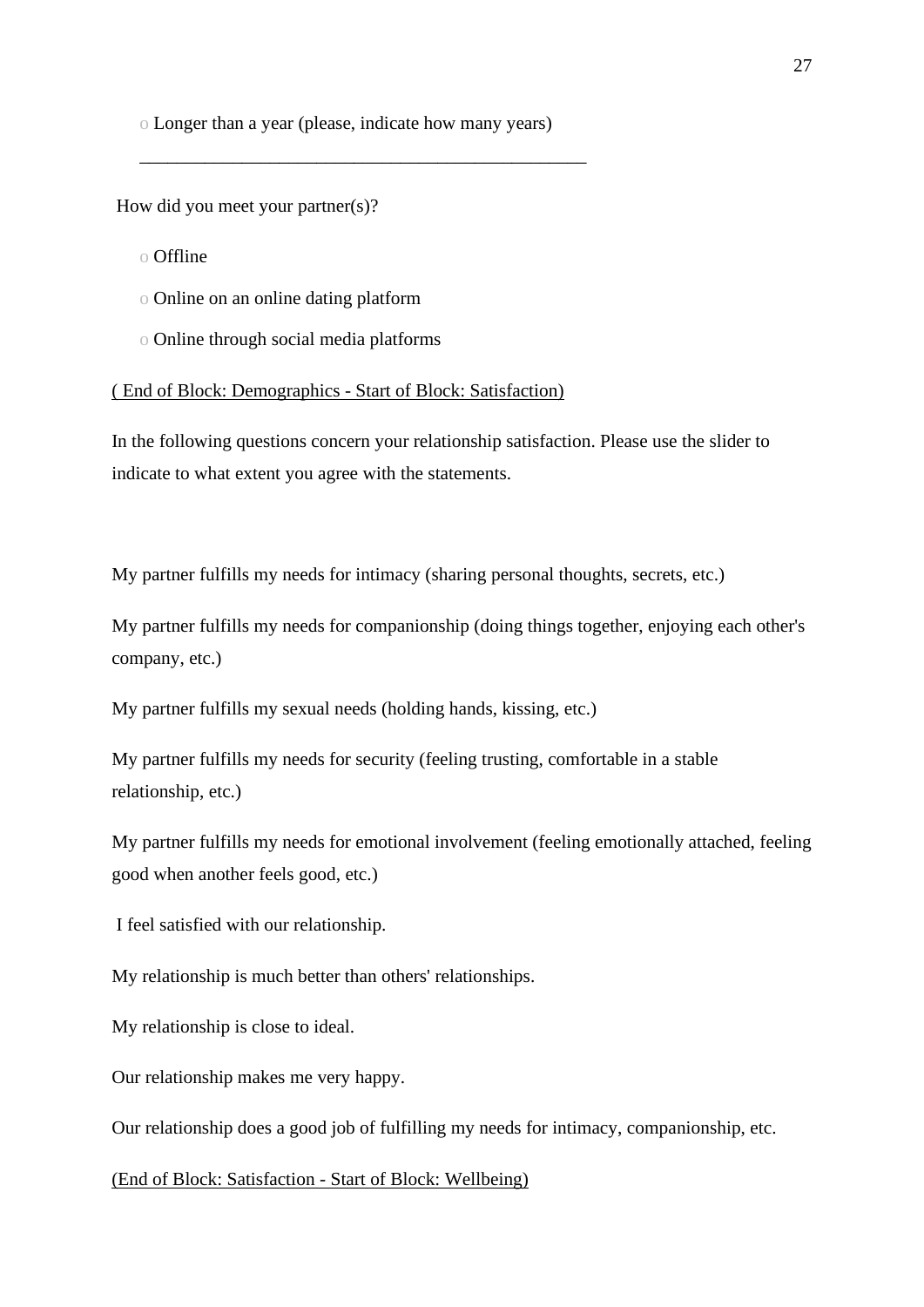The next couple of questions relate to your well-being. Please answer the following questions about how you have been feeling during the past month. Use the slider to match what best represents how often you have experienced or felt the following:

1. happy

- 2. interested in life
- 3. satisfied with life
- 4. that you had something important to contribute to society
- 5. that you belonged to a community (like a social group, or your neighbourhood)
- 6. that our society is a good place, or is becoming a better place, for all people
- 7. that people are basically good
- 8. that the way our society works makes sense to you
- 9. that you liked most parts of your personality
- 10. good at managing the responsibilities of your daily life
- 11. that you had warm and trusting relationships with others
- 12. that you had experiences that challenged you to grow and become a better person
- 13. confident to think or express your own ideas and opinions
- 14. that your life has a sense of direction or meaning to it

## (End of Block: Wellbeing - Start of Block: Commitment)

The next set of questions concern relationship commitment. Please use the slider to indicate to what extent you agree with the statements.

I want our relationship to last for a very long time

I am committed to maintaining my relationship with my partner.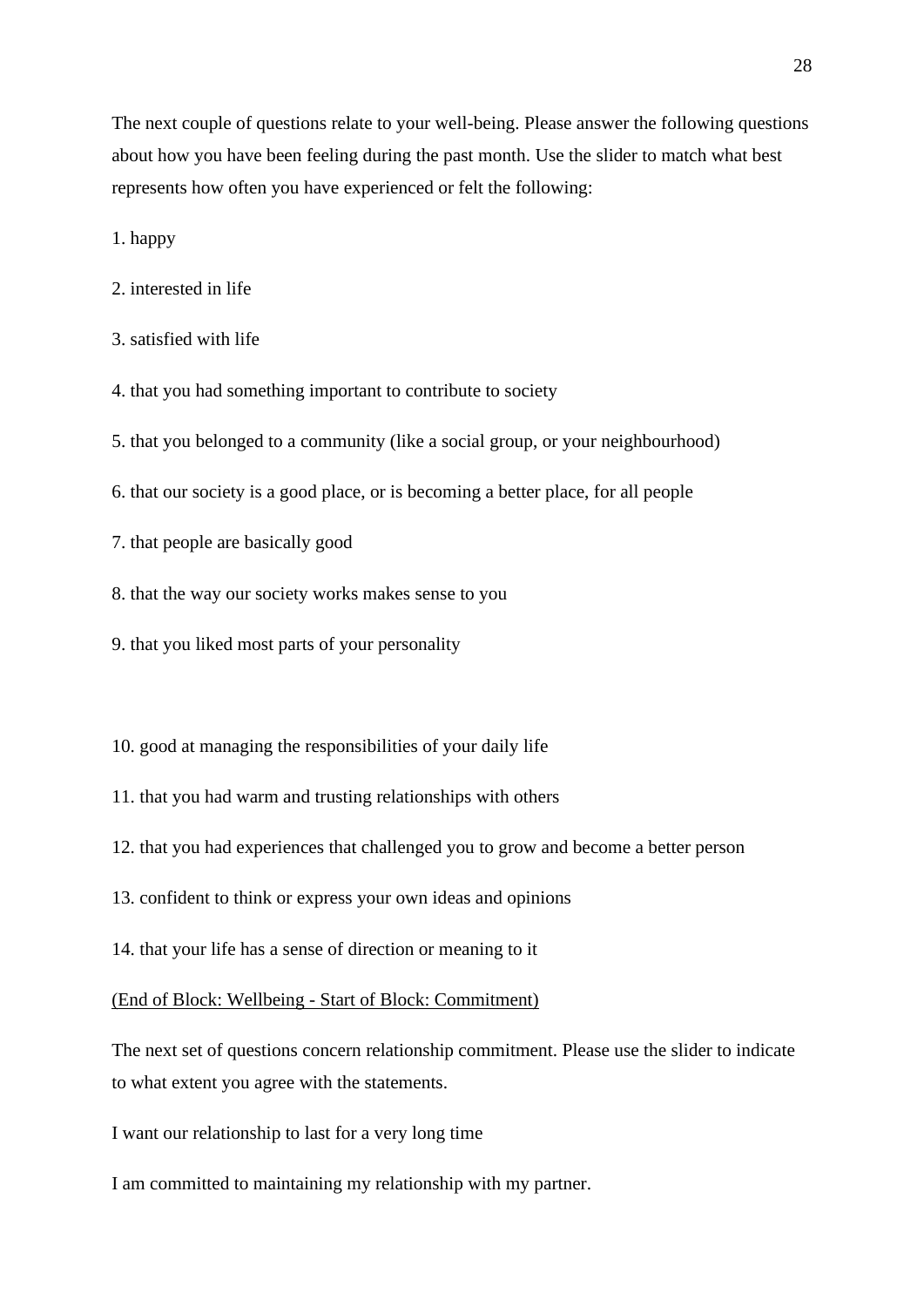I would not feel very upset if our relationship were to end in the near future.

It is likely that I will date someone other than my partner within the next year.

I feel very attached to our relationship-very strongly linked to my partner.

I want our relationship to last forever.

I am oriented toward the long-term future of my relationship (for example, I imagine being with my partner several years from now).

(End of Block: Commitment - Start of Block: Outro)

Thank you for your participation in our study!

If there are any questions that you might have, do not hesitate to contact us:

**Anna Kirchhoff** (a.kirchhoff@student.utwente.nl) **Jedidjah Schaaij**  (j.g.schaaij@student.utwente.nl) **Kimberly Gerlach** (k.c.gerlach@student.utwente.nl)

(End of Block: Outro)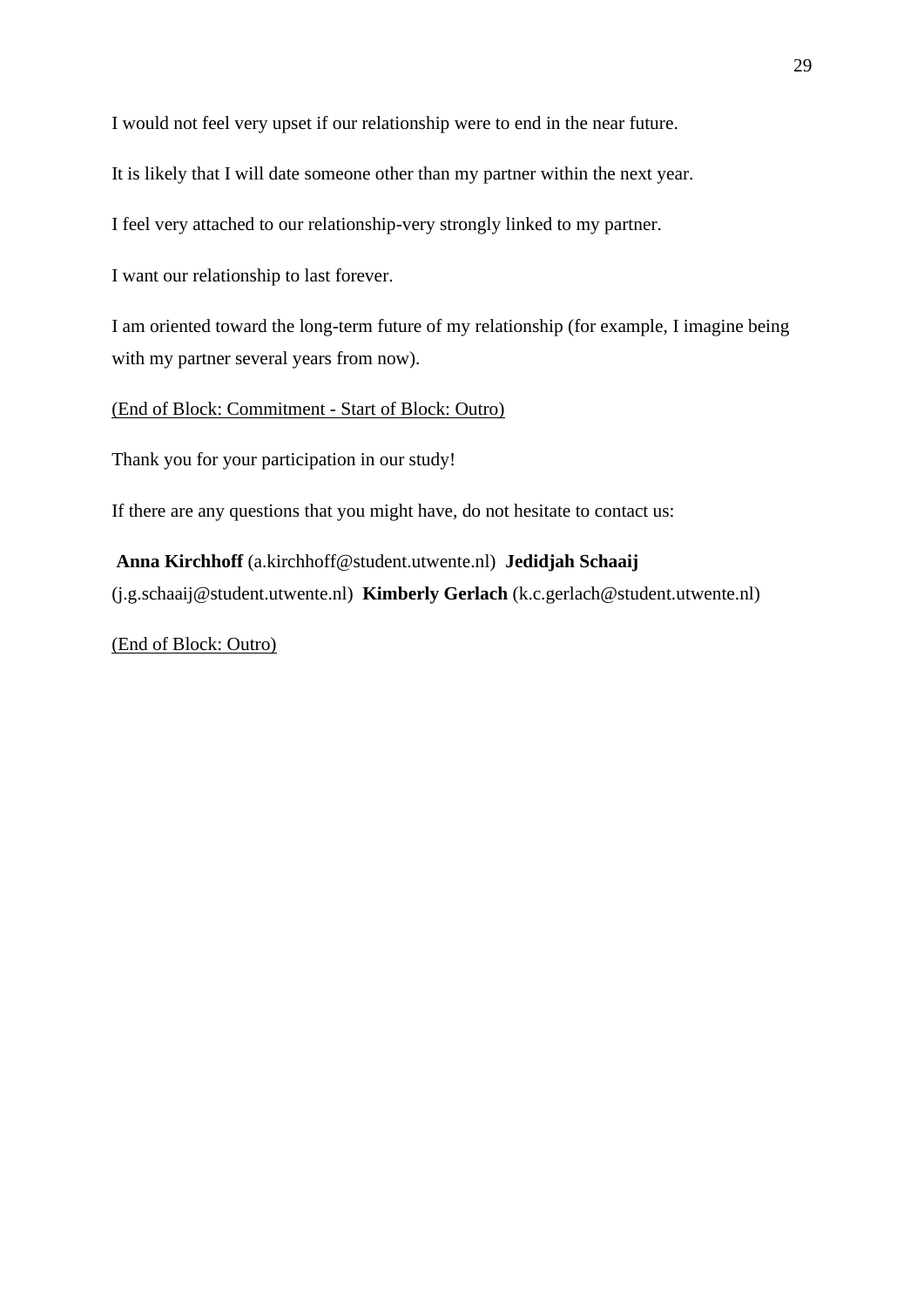#### <span id="page-29-0"></span>**Appendix B: Back-Translation of the Investment Model scale items**

In order to find a translation that is sensitive to the cultural differences and linguistic properties of the scale, the back-translation method was chosen. In this method one person translates the original items into the desired language, focussing on meaning more so than wording. This translation is then given to a bilingual person who then translates the initial translation back into the original language, this is called the back translation. Following this step comes the comparison of the original version of the items and the back-translation. Then any differences in meaning or points of confusion are discussed until the final version of the translation does not lead to anymore uncertainty.

# **Table 1**

| Item                          | Original<br>version                                                     | Initial translation                                                                 | Back-translation                                                    | Final version                                                                           |
|-------------------------------|-------------------------------------------------------------------------|-------------------------------------------------------------------------------------|---------------------------------------------------------------------|-----------------------------------------------------------------------------------------|
| Item<br>$\mathbf{1}$          | I want our<br>relationship to<br>last for a very<br>long time.          | Ich möchte, dass<br>unsere Beziehung<br>sehr lange hält.                            | I want that our<br>relationship lasts<br>$\log$ for a long<br>time. | Ich möchte, dass<br>unsere Beziehung<br>sehr lange hält.                                |
| <b>Item</b><br>$\overline{2}$ | I am committed<br>to maintaining<br>my relationship<br>with my partner. | Ich fühle mich dem<br>Erhalt meiner<br>Beziehung zu<br>meinem Partner<br>verbunden. | I feel committed<br>to the<br>relationship with<br>my partner       | Ich fühle mich dem<br>Fortbestand der<br>Beziehung zu<br>meinem Partner<br>verpflichtet |

*Back translation protocol of the commitment sub-scale of the Investment Model scale*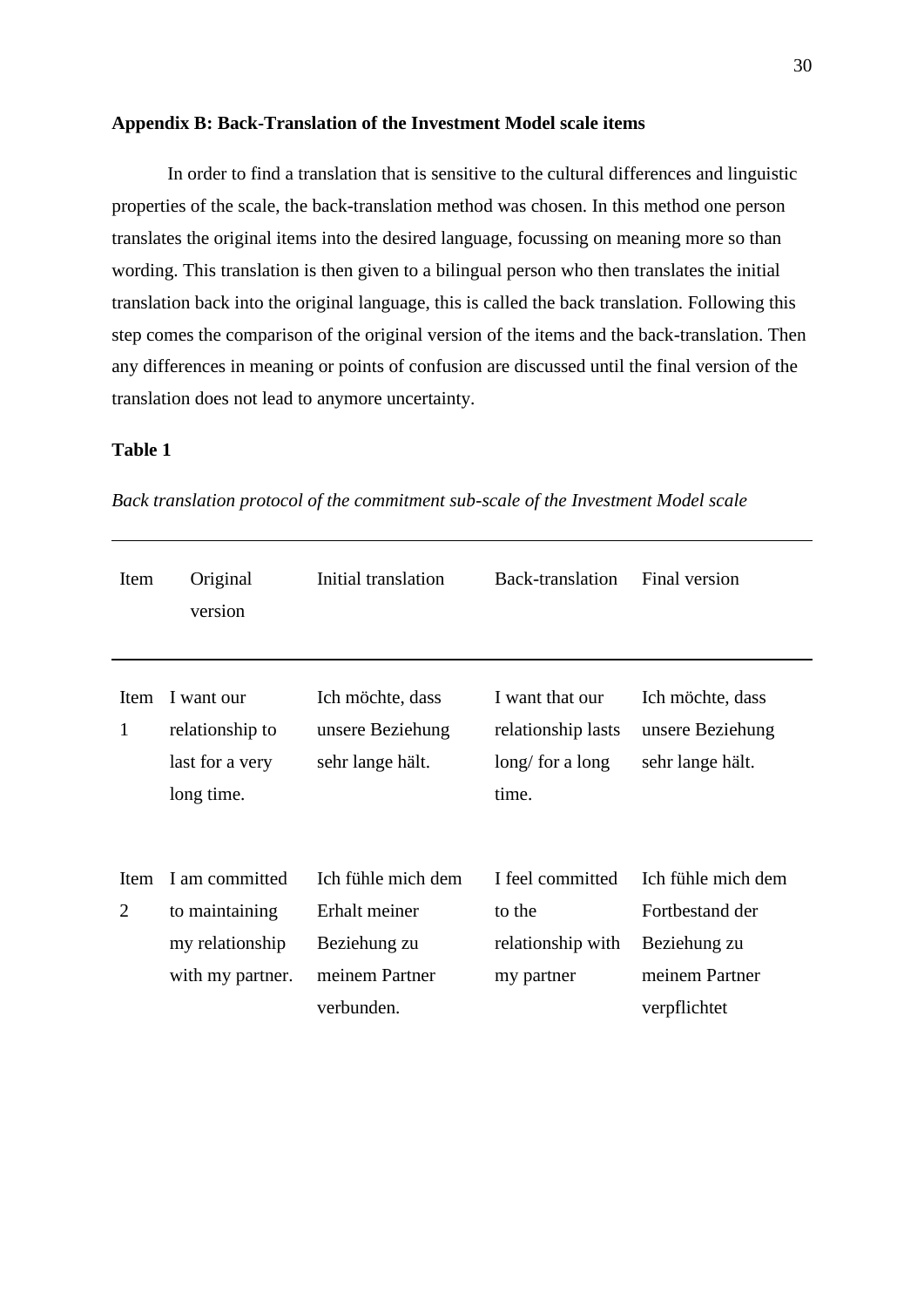| Item<br>3              | I would not feel<br>very upset if our<br>relationship were<br>to end in the near<br>future.     | Ich wäre nicht<br>sonderlich bestürzt,<br>würde meine<br>Beziehung in der<br>nahen Zukunft<br>enden.          | I would not be<br>particularly<br>devastated, if my<br>relationship<br>ended in the near<br>future/soon.  | Ich wäre nicht<br>sonderlich bestürzt,<br>würde meine<br>Beziehung in der<br>nahen Zukunft enden             |
|------------------------|-------------------------------------------------------------------------------------------------|---------------------------------------------------------------------------------------------------------------|-----------------------------------------------------------------------------------------------------------|--------------------------------------------------------------------------------------------------------------|
| Item<br>$\overline{4}$ | It is likely that I<br>will date<br>someone other<br>than my partner<br>within the next<br>year | Es ist<br>wahrscheinlich, dass<br>ich im Laufe des<br>Jahres, jemanden<br>anderen als meinen<br>Partner date. | It is likely, that I<br>will date another<br>person than my<br>current partner<br>during/in this<br>year. | Es ist<br>wahrscheinlich, dass<br>ich im Laufe des<br>Jahres jemanden<br>anderen als meinen<br>Partner date. |
| Item<br>5              | I feel very<br>attached to our<br>relationship-very<br>strongly linked to<br>my partner.        | Ich fühle eine tiefe<br>Verbundenheit zu<br>meinem Partner/<br>unserer Beziehung.                             | I feel a deep<br>connection to my<br>partner/our<br>relationship.                                         | Ich fühle eine tiefe<br>Verbundenheit zu<br>meinem Partner/<br>unserer Beziehung                             |
| Item<br>6              | I want our<br>relationship to<br>last forever.                                                  | Ich möchte, dass<br>unsere Beziehung<br>ewig hält.                                                            | I want that our<br>relationship lasts<br>forever                                                          | Ich möchte, dass<br>unsere Beziehung<br>ewig hält.                                                           |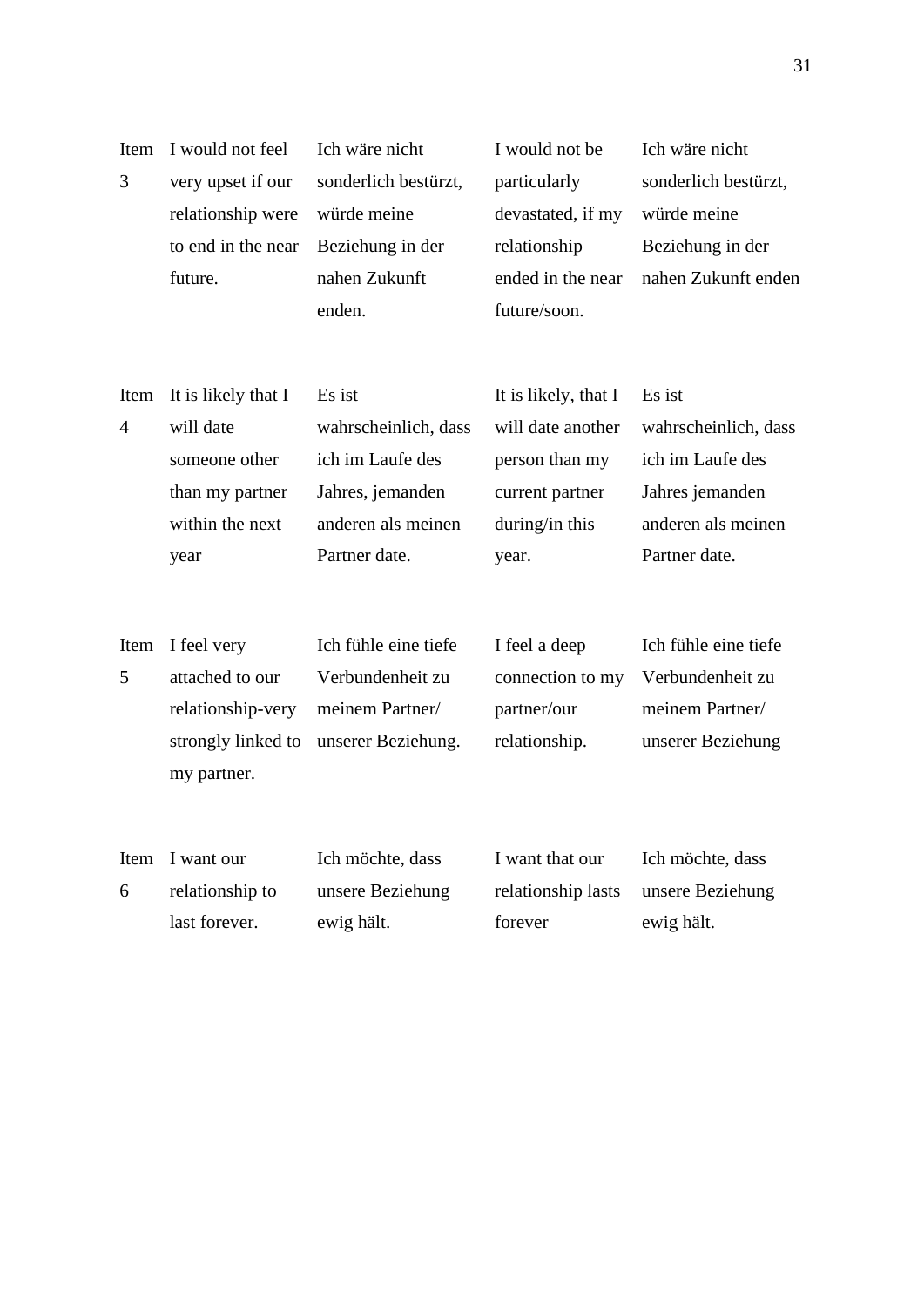| Item | I am oriented     | Ich ziele mit meinem | I aim for a long-   | Ich strebe mit       |
|------|-------------------|----------------------|---------------------|----------------------|
| 7    | toward the long-  | Partner eine         | standing            | meinem Partner eine  |
|      | term future of my | langjährige          | relationship with   | langjährige          |
|      | relationship (for | Beziehung an (zum    | my partner (for     | Beziehung an (zum    |
|      | example, I        | Beispiel, ich stelle | example, I          | Beispiel, ich stelle |
|      | imagine being     | mir vor mit meinem   | imagine to be       | mir vor mit meinem   |
|      | with my partner   | Partner in mehreren  | still together with | Partner in mehreren  |
|      | several years     | Jahren noch          | my partner after    | Jahren noch          |
|      | from now).        | zusammen zu sein).   | a couple of         | zusammen zu sein)    |
|      |                   |                      | years).             |                      |
|      |                   |                      |                     |                      |

# **Table 2**

*Back translation protocol of the satisfaction sub-scale of the Investment Model scale*

| Item   | Original<br>Initial translation<br>version                                                                 |                                                                                                                    | Back-translation                                                                                  | Final version                                                                                                                   |
|--------|------------------------------------------------------------------------------------------------------------|--------------------------------------------------------------------------------------------------------------------|---------------------------------------------------------------------------------------------------|---------------------------------------------------------------------------------------------------------------------------------|
| Item 1 | My partner<br>fulfills my<br>needs for<br>intimacy<br>(sharing)<br>personal<br>thoughts,<br>secrets, etc.) | Mein Partner erfüllt<br>mein Bedürfnis nach<br>Intimität (persönliche<br>Gedanken,<br>Geheimnisse, etc.<br>teilen) | My partner fulfills<br>my needs for<br>intimacy (to share<br>personal thoughts,<br>secrets, etc.) | <b>Mein Partner</b><br>erfüllt mein<br>Bedürfnis nach<br>Intimität<br>(persönliche<br>Gedanken,<br>Geheimnisse, etc.<br>teilen) |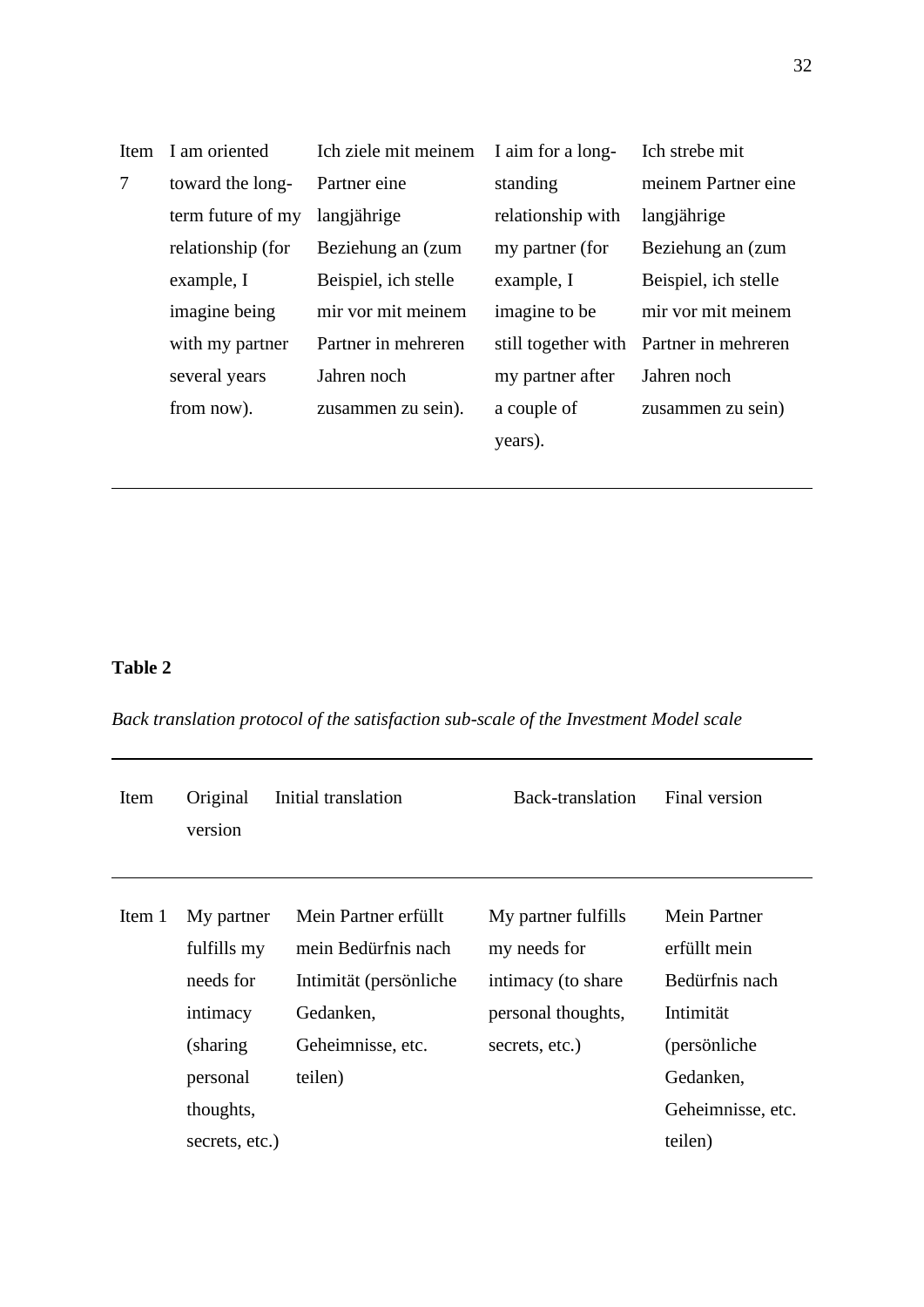| Item 2 |                    | My partner fulfills Mein Partner erfüllt | My partner         | Mein Partner      |
|--------|--------------------|------------------------------------------|--------------------|-------------------|
|        | my needs for       | mein Bedürfnis nach                      | fulfills my need   | erfüllt mein      |
|        | companionship      | Kameradschaft                            | for                | Bedürfnis nach    |
|        | (doing things)     | (Zusammen Sachen)                        | companionship      | Kameradschaft     |
|        | together, enjoying | machen, die                              | (doing things)     | (Gemeinsam        |
|        | each other's       | Gesellschaft des                         | together, enjoying | Aktivitäten       |
|        | company, etc.)     | anderen genießen,                        | each other's       | durchführen, die  |
|        |                    | $etc.$ )                                 | company, etc.)     | Gesellschaft des  |
|        |                    |                                          |                    | anderen genießen, |

etc.)

| Item 3 |                 | My partner fulfills Mein Partner erfüllt | My partner         | <b>Mein Partner</b> |
|--------|-----------------|------------------------------------------|--------------------|---------------------|
|        | my sexual needs | meine sexuellen                          | fulfills my sexual | erfüllt meine       |
|        | (holding hands, | Bedürfnisse                              | needs (holding     | sexuellen           |
|        | kissing, etc.)  | (Händchen halten,                        | hands, kissing,    | Bedürfnisse         |
|        |                 | küssen, etc.)                            | $etc.$ )           | (Händchen halten,   |
|        |                 |                                          |                    | küssen, etc.)       |

| Item 4 |                     | My partner fulfills Mein Partner erfüllt | My partner          | <b>Mein Partner</b> |
|--------|---------------------|------------------------------------------|---------------------|---------------------|
|        | my needs for        | mein Bedürfnis nach                      | fulfills my         | erfüllt mein        |
|        | security (feeling)  | Sicherheit (sich                         | security needs (to  | Bedürfnis nach      |
|        | trusting,           | vertrauen, sich                          | trust each other,   | Sicherheit (sich    |
|        | comfortable in a    | geborgen in einer                        | to feel             | vertrauen, sich     |
|        | stable              | stabilen Beziehung                       | comfortable in a    | geborgen in einer   |
|        | relationship, etc.) | fühlen, etc.)                            | stable              | stabilen            |
|        |                     |                                          | relationship, etc.) | Beziehung fühlen,   |
|        |                     |                                          |                     |                     |

etc.)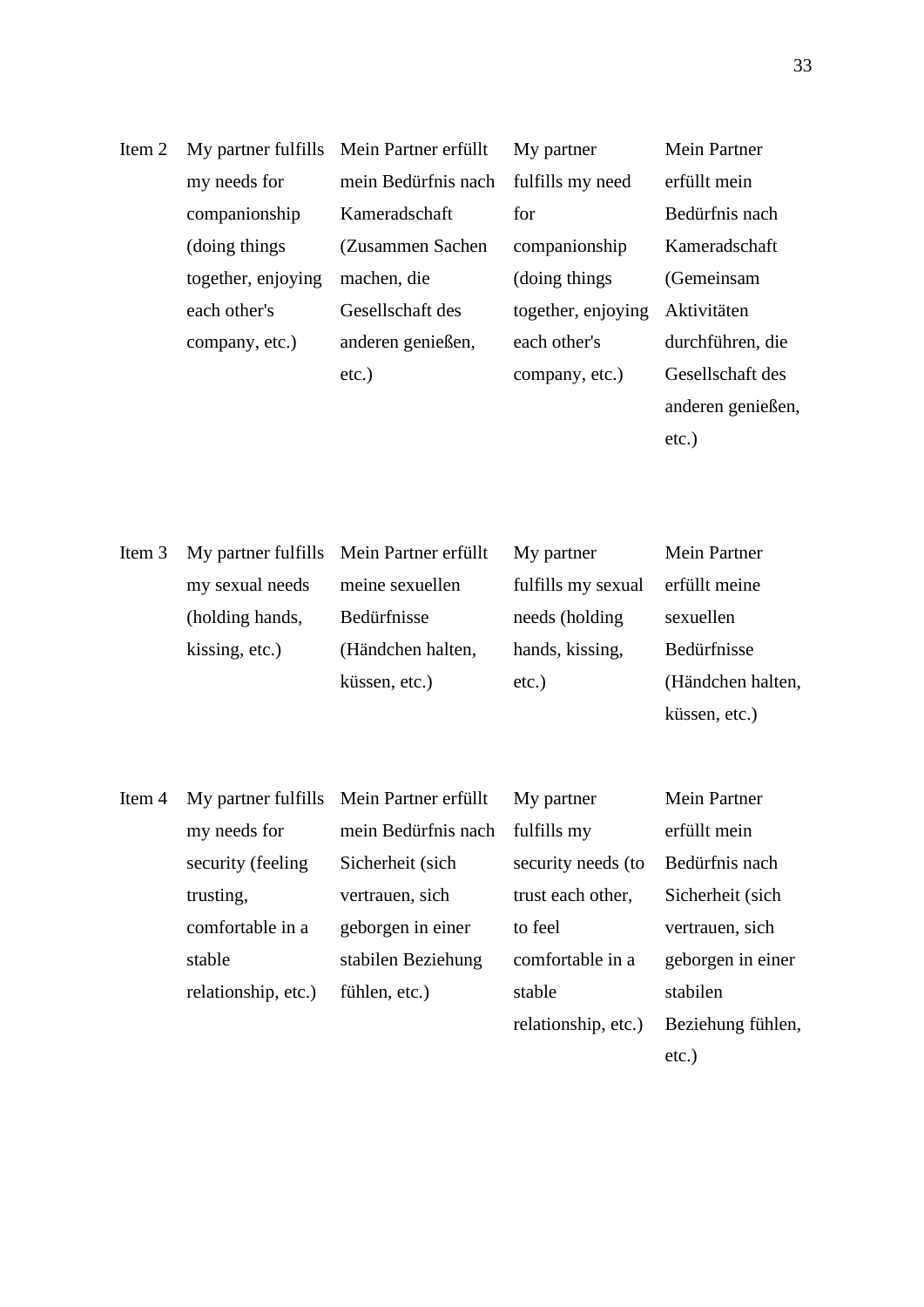| Item 5 | My partner fulfills                |                  | Mein Partner erfüllt  | My partner         | <b>Mein Partner</b> |
|--------|------------------------------------|------------------|-----------------------|--------------------|---------------------|
|        | my needs for                       |                  | mein Bedürfnis nach   | fulfills my needs  | erfüllt mein        |
|        | emotional                          | emotionalem      |                       | for emotional      | Bedürfnis nach      |
|        | involvement<br>(feeling)           |                  | Engagement (sich      | involvement        | emotionalem         |
|        |                                    |                  | emotional verbunden   | (feeling)          | Engagement (sich    |
|        | emotionally                        | fühlen, sich gut |                       | emotionally        | emotional           |
|        | attached, feeling                  |                  | fühlen, wenn es auch  | attached, feeling  | verbunden fühlen,   |
|        | good when                          |                  | der andere tut, etc.) | good when the      | sich gut fühlen,    |
|        | another feels                      |                  |                       | other does etc.)   | wenn es auch der    |
|        | good, etc.)                        |                  |                       |                    | andere tut, etc.)   |
|        |                                    |                  |                       |                    |                     |
|        |                                    |                  |                       |                    |                     |
| Item 6 | I feel satisfied<br>Ich fühle mich |                  |                       | I feel             | Ich fühle mich      |
|        | with our                           | zufrieden mit    |                       | content/happy in   | zufrieden mit       |
|        | relationship.                      |                  | unserer Beziehung     | our relationship   | unserer             |
|        |                                    |                  |                       |                    | Beziehung.          |
|        |                                    |                  |                       |                    |                     |
| Item 7 | My relationship is much            |                  | Meine                 | My relationship is | Meine Beziehung     |
|        | better than others'                |                  | Beziehung             | a lot better than  | ist um einiges      |
|        | relationships.                     |                  | ist um                | those of many      | Besser als die      |
|        |                                    |                  | einiges               | other people       | vieler anderer.     |
|        |                                    |                  | besser als            |                    |                     |
|        |                                    |                  | die vieler            |                    |                     |
|        |                                    |                  | Anderer.              |                    |                     |
|        |                                    |                  |                       |                    |                     |
|        |                                    |                  |                       |                    |                     |
| Item 8 | My relationship is close to        |                  | Meine                 | My relationship is | Meine Beziehung     |
|        | ideal.                             |                  | Beziehung             | almost             | ist nahezu ideal.   |
|        |                                    |                  | ist nahezu            | ideal/perfect.     |                     |
|        |                                    |                  | ideal.                |                    |                     |